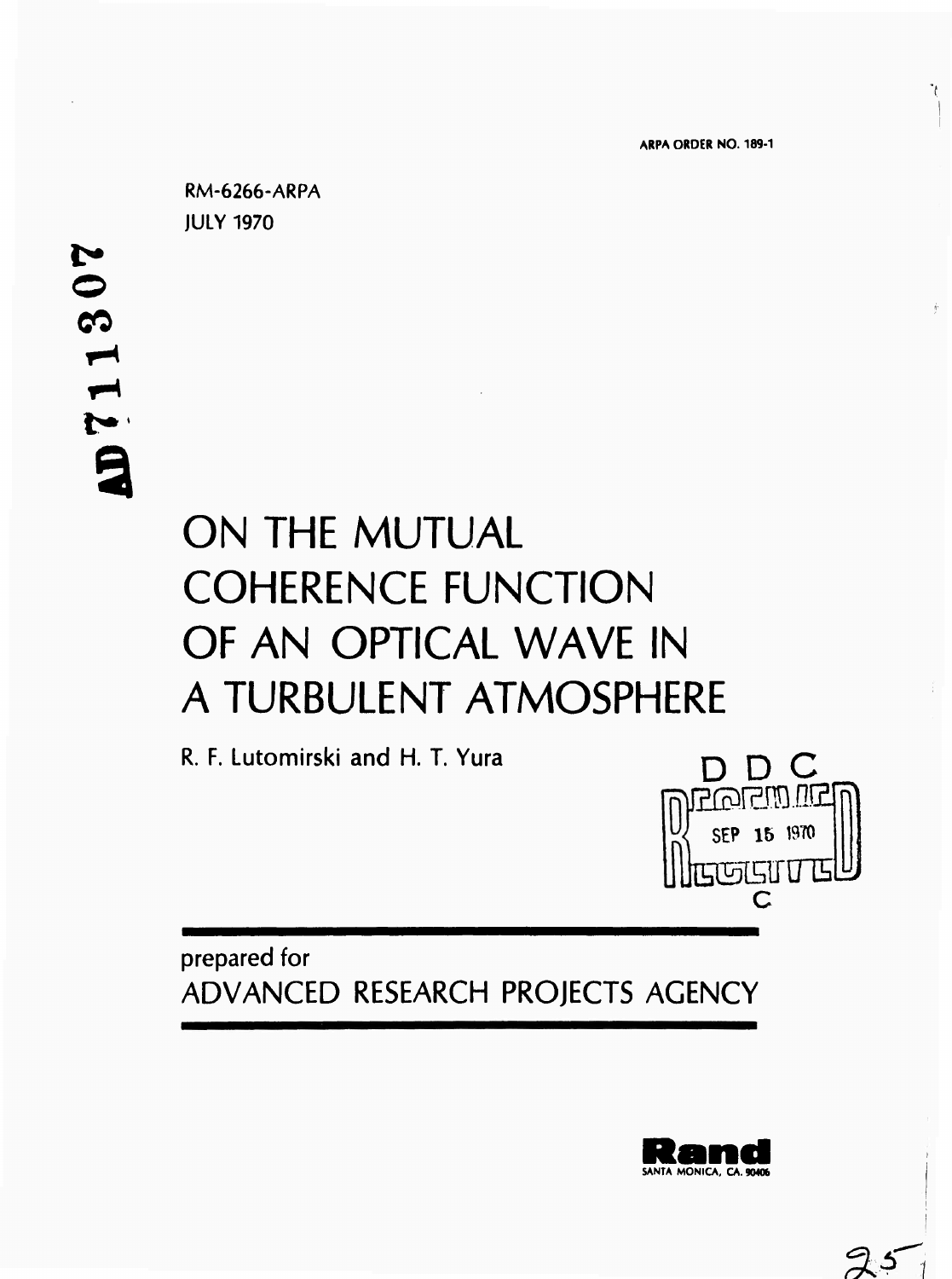# BLANK PAGES IN THIS DOCUMENT WERE NOT FILMED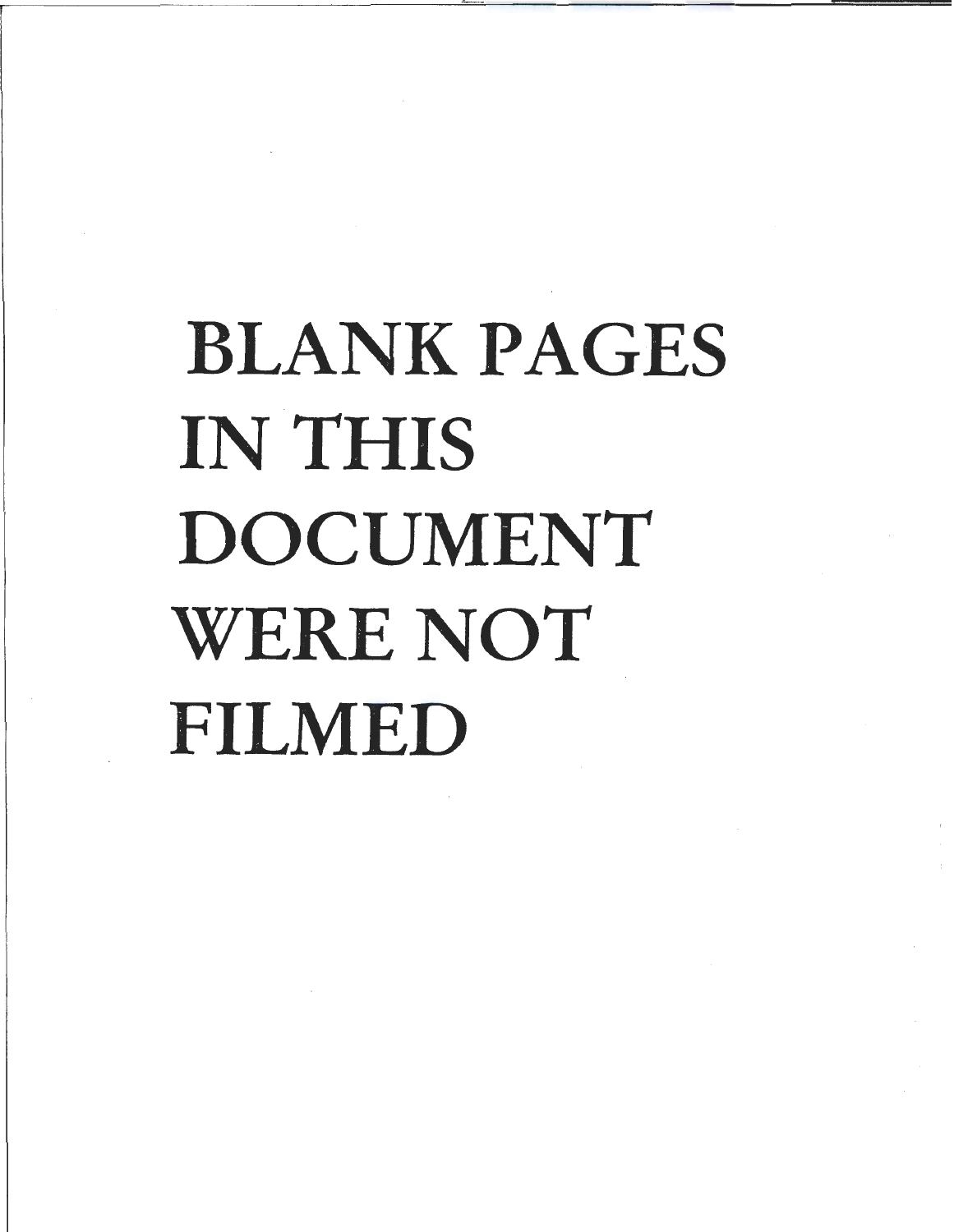$\mathcal{L}$ 

 $\overline{a}$ 

# ON THE MUTUAL **COHERENCE FUNCTION** OF AN OPTICAL WAVE IN A TURBULENT ATMOSPHERE

## R. F. Lutomirski and H. T. Yura

This research is supported by the Advanced Research Projects Agency under Contract No. DAHC15 67 C 0141. Views or conclusions contained in this study should not be interpreted as representing the official opinion or policy of Rand or of ARPA.

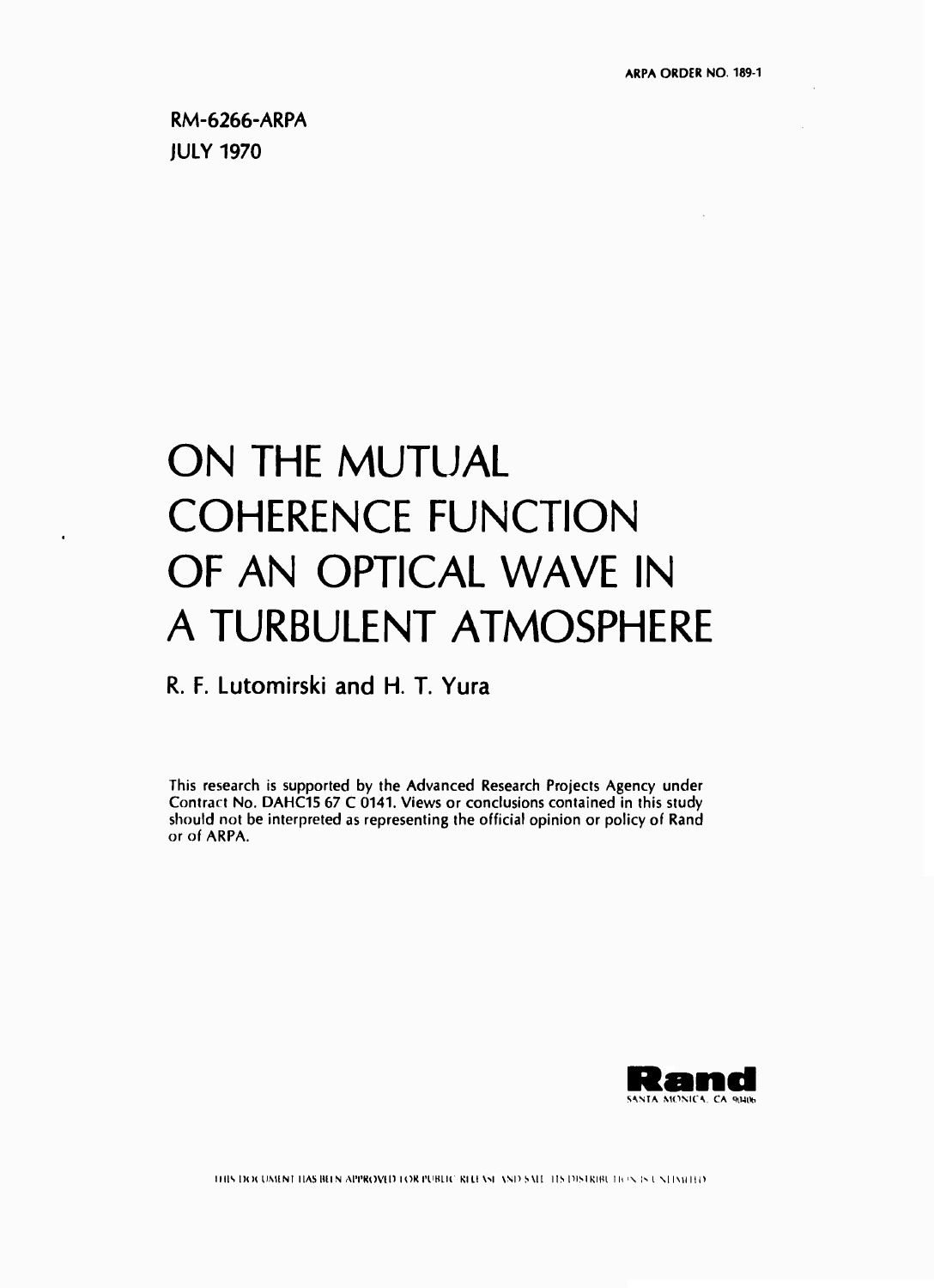#### **PREFACE**

**This Memorandum, prepared for the Advanced Research Projects Agency, is part of <sup>a</sup> study of those phenomena which affect the performance of optical or infrared reconnaissance and guidance equipment. The objective of these studies is to provide sufficient understanding for the system analyst to compute performance estimates under various operational conditions.**

**<sup>A</sup> quantitative understanding of the effect of atmospheric turbulence in reducing the lateral coherence of an initially coherent wavefront is required for the prediction of the performance of various devices employing lasers for target acquisition or guidance in tactical missions. Such applications are characterized by near-horizontal propagation paths near the ground on the order of one to tens of kilometers in length.**

**These results should be of use to those Interested in tactical applications of laser renge finders, laser line scanners, and the various guidance systems employing an Illuminating or focused beam.**

**-iii-**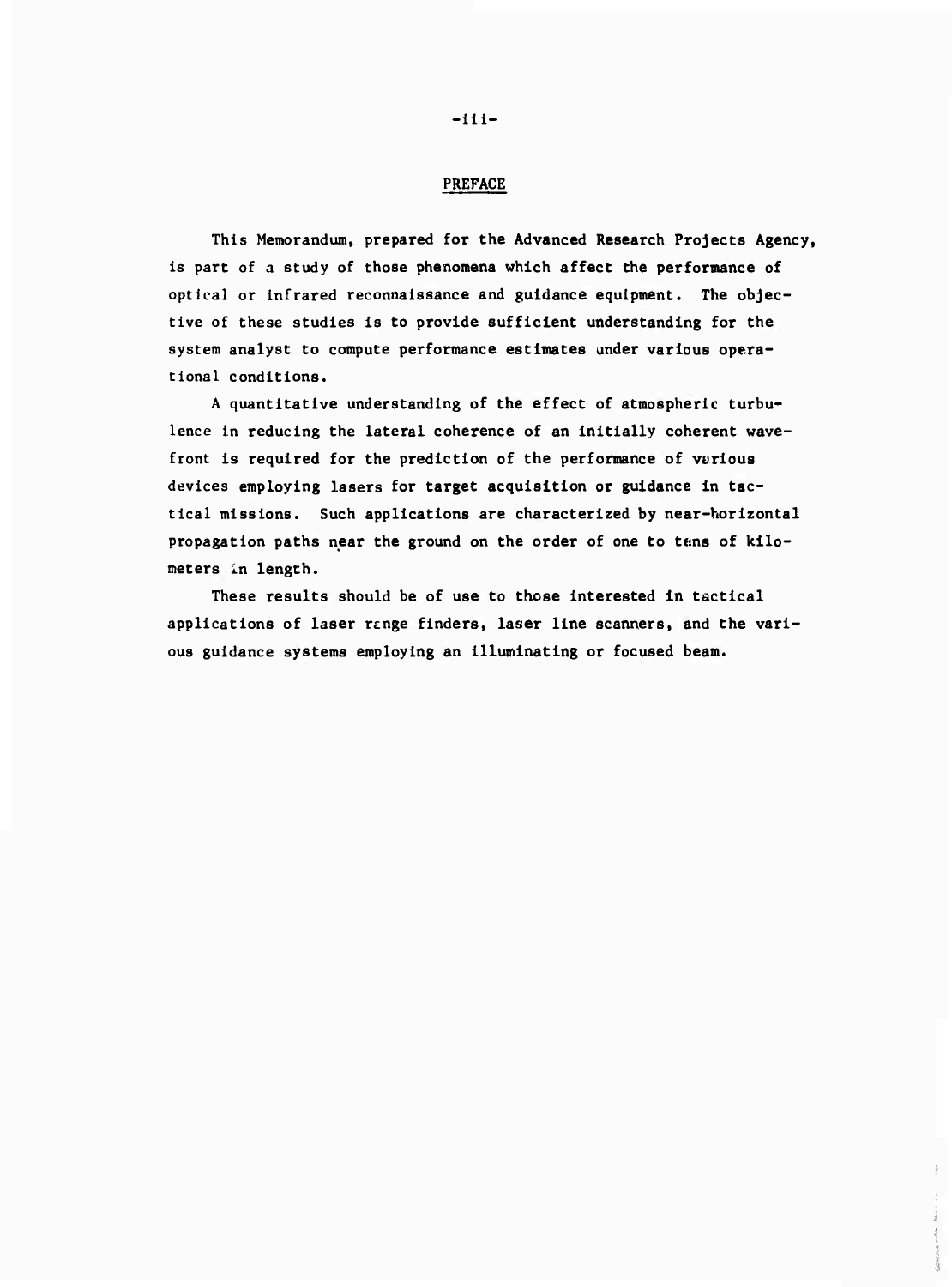#### **SUMMARY**

**It Is shown that the most commonly used expression for the mutual coherence function for an optical wave propagating in a turbulent atmosphere, based on an unphysical extrapolation of the Kolmogorov spectrum, is incorrect. In modifying the spectrum, it is shown that the corrections to the coherence function, the Implied resolution, spreading of a finite beam, and the signal-to-noise ratio using heterodyne detection, can be considerable. Approximate expressions for the coherence function, valid over three distinct propagation distance regimes, are derived. In general, it is shown that the field has a greater transverse coherence length than that predicted by other authors, with the difference being more pronovnced at shorter ranges. This implies that under many conditions the degradation in the performance of devices which depend on the above properties is less than previously reported.**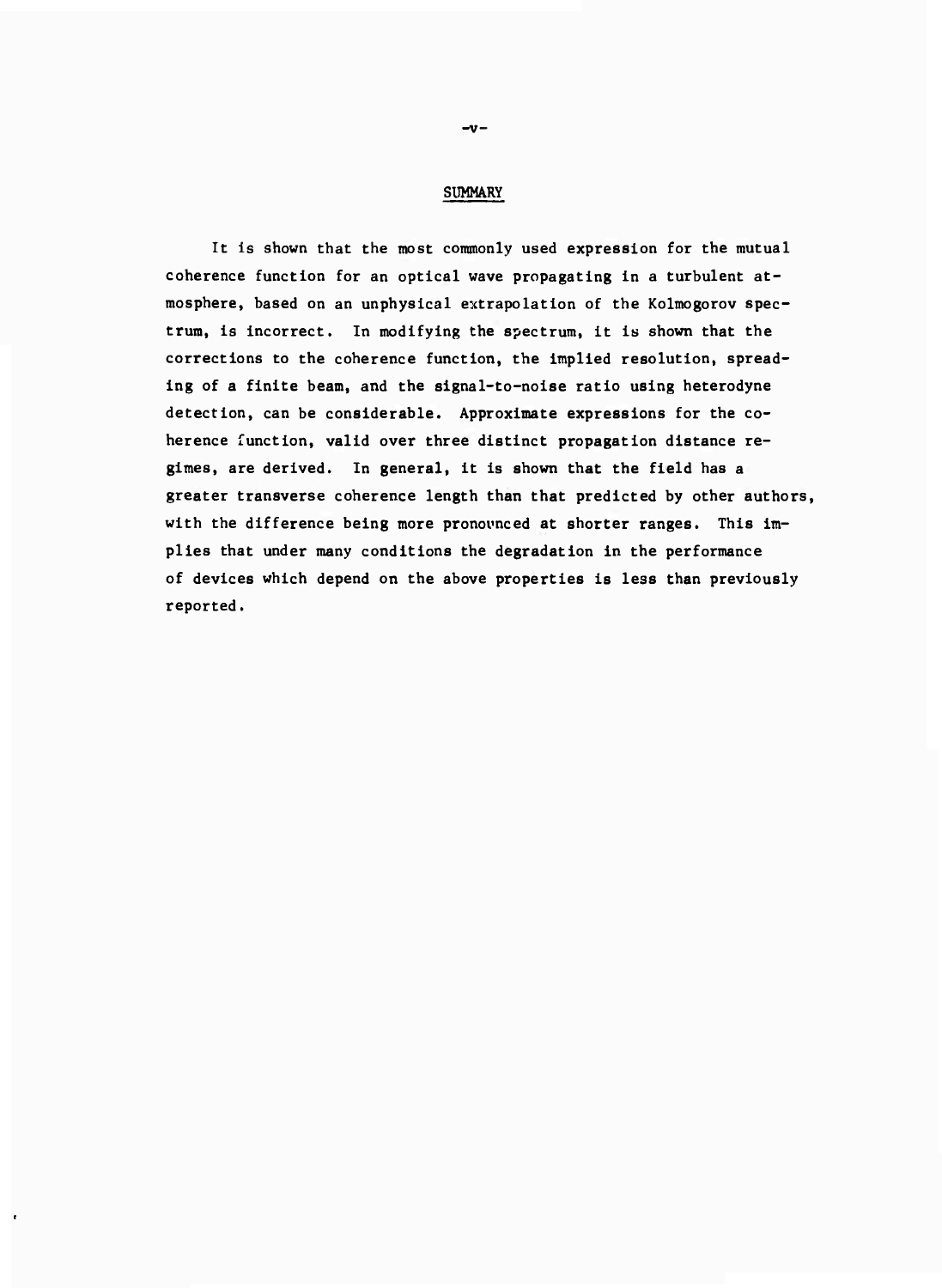## **-vll-**

### **CONTENTS**

| Section                                              |  |
|------------------------------------------------------|--|
| II.                                                  |  |
| III. APPROXIMATE FORMULAS FOR THE MTF  7             |  |
| IV. RESOLUTION AND BEAM SPREADING  10                |  |
| V. SIGNAL-TO-NOISE RATIO IN HETERODYNE DETECTION  13 |  |
| Appendix                                             |  |
|                                                      |  |
|                                                      |  |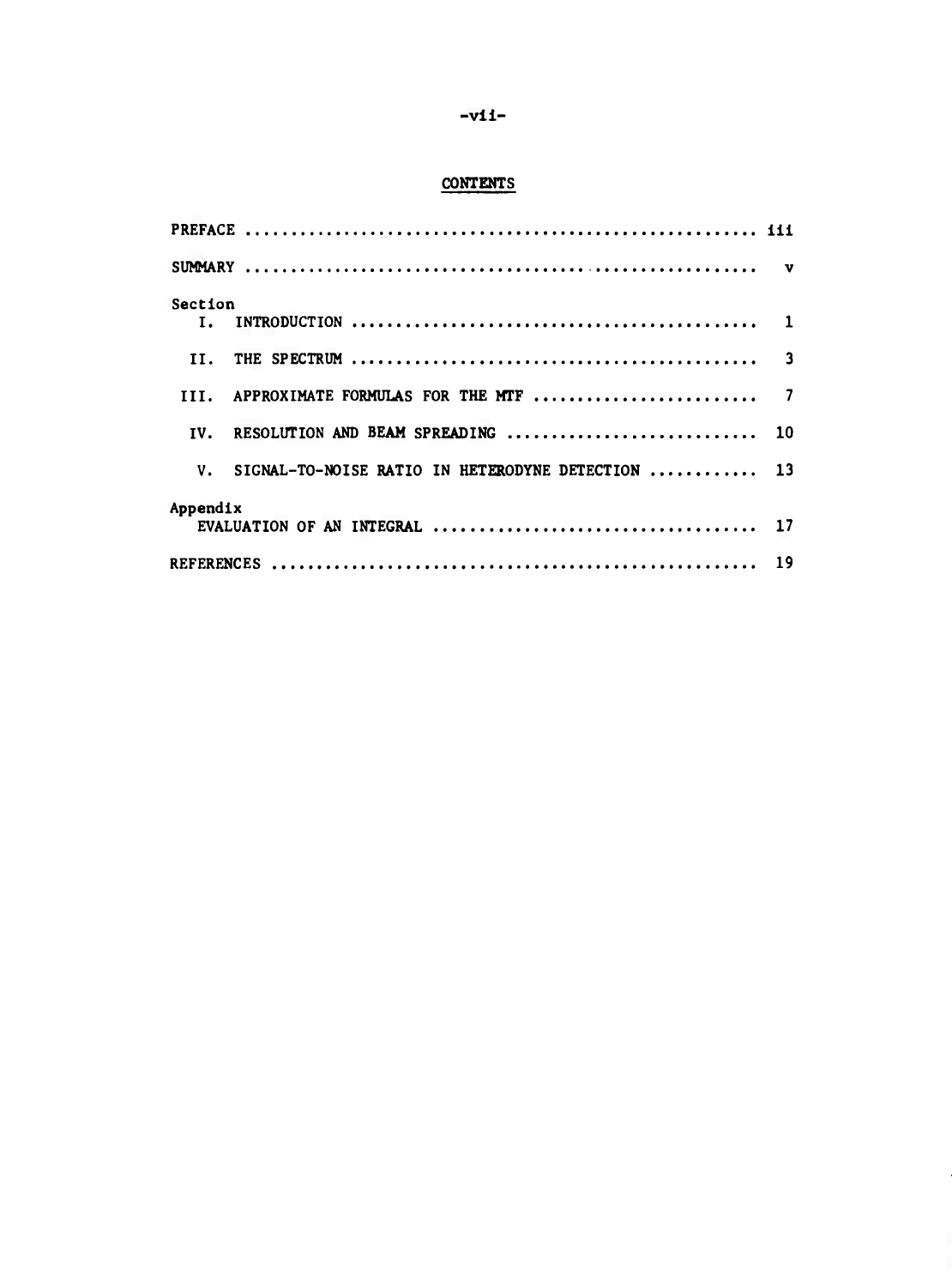#### **I. INTRODUCTION**

**The mutual coherence function (defined as the cross-correlation function of the complex field In a direction transverse to the direction of propagation) Is the quantity which describes the loss of coherence of an Initially coherent wave propagating In a turbulent medium. As a result, the mutual coherence function Is Important for a number of practical applications. It determines the slgnal-to-nolse ratio of an optical heterodyne detector, the limiting resolution obtainable along an atmospheric path, and the mean intensity distribution of an initially coherent wave emanating from a finite aperture. This study demonstrates (1-3) that the most commonly used expression for the mutual coherence function (given in Eq. (5) below) is, in general. Incorrect. This ex- (2) presslon is derived from the assumption that the Kolmogorov spectrum of index of refraction fluctuations can be extrapolated to arbitrarily small wave numbers, K, for the purpose of computing the coherence function. The apparent justification for using the Kolmogorov power law** for  $K \le L_0^{-1}$  (where  $L_0$  is the outer scale of turbulence) is that, al**though the extrapolated spectrum diverges, the integrals necessary to compute the coherence function from the spectrum remain convergent. However, the sensitivity of the result to the divergent spectrum proves to be considerable.**

**Section II argues against the use of an unbounded spectrum (e.g., the extrapolated Kolmogorov spectrum) and demonstrates the insensltivity of the coherence function to any bounJea spectrum. Based on these considerations, a modified von Karrnan spectrum (which levels off for**  $K \le L^{-1}$  is examined, and the insensitivity to a number of "reasonable" **spectra in computing the coherence functions is demonstrated. Comparison with the previously accepted result predicts an improvement in the implied resolution, with greater improvement over shorter paths.**

**Section III shows that there exist three distinct propagation distance regimes for which approximate expressions for the coherence function can be found. These formulas with the respective ranges of validity are presented in the table on p. 8 for the modified von Karrnan spectrum of Section II.**

ŕ

**-1-**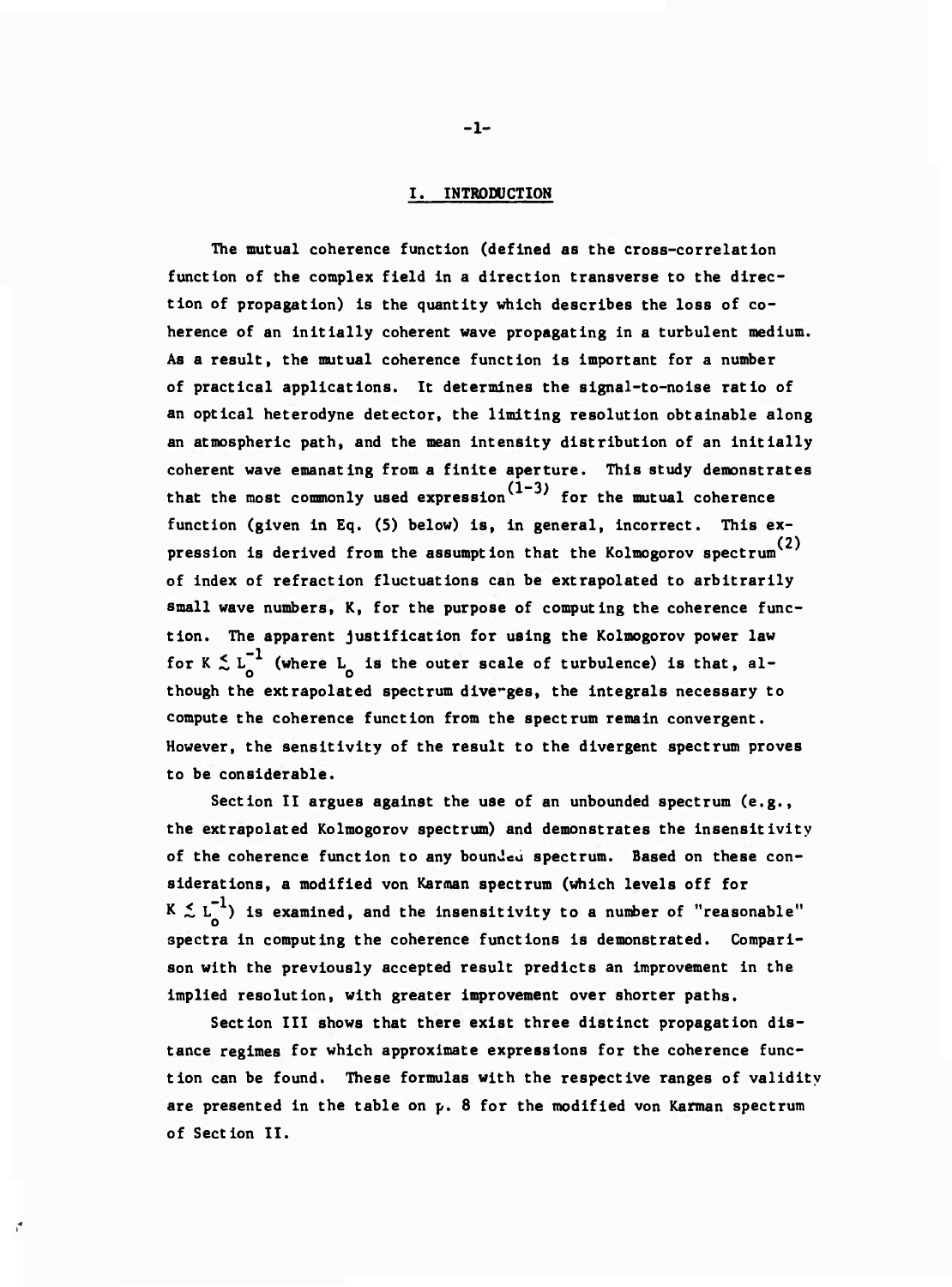**In Section IV we calculate the implications with regard to resolution and beam spreading of our expression for the mutual coherence function or modulation transfer function (MTF) for the case of homogeneous Isotropie turbulence. In particular, we show the coherence length (defined as the transverse separation at which the MTF is equal to e ) is generally greater than the previously accepted value.**

**Finally, in Section V we examine the implications for coherent optical detection. Comparing our results for heterodyne detection with those of Fried, we predict a greater long-term average signalto-noise ratio. In particular, where Fried finds a maximum useful receiver diameter for all ranges, we find that, for distances which are small compared with the mean field decay length z (defined in Section II), the signal-to-noise ratio increases indefinitely with receiver size.**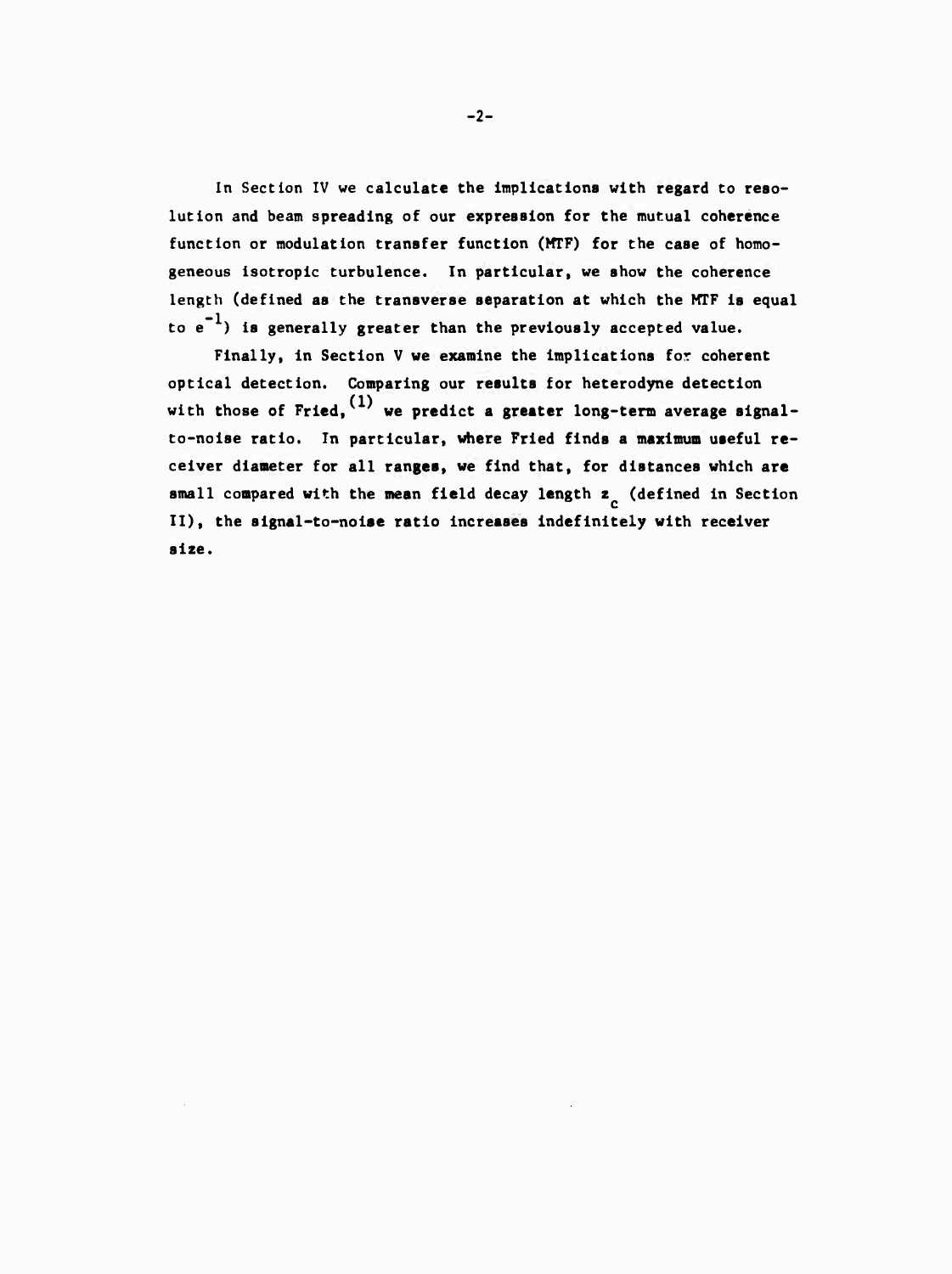#### II. THE SPECTRUM

The analysis Is based on the expression for the **mutual** coherence function or MTF for the case of a plane wave Incident upon a homogeneous, (2) Isotropie turbulent medium:

$$
M(\rho, z) = \exp \left\{ -4\pi^2 k^2 z \int_0^{\infty} \left[ 1 - J_0(K\rho) \right] \phi_n(K) K \, dK \right\} \qquad (1)^4
$$

**where k Is the optical wave number, p Is the transverse separation at propagation** distance  $z$ , and  $\phi_n(K)$  is the three-dimensional spectral **density of the Index of refraction fluctuations. Equation (1) may be written In the form**

$$
M(\rho, z) = \exp\left\{-\frac{2z}{z_c} \left[1 - \frac{\int_0^\infty J_o(K\rho) \phi_n(K)K dK}{\int_0^\infty \phi_n(K)K dK} \right] \right\}
$$
 (2)

**where**

$$
z_{\rm c} = \left[2\pi^2 k^2 \int_0^\infty \phi_n(K)K \, dK\right]^{-1} \tag{3}
$$

*(2)* **can be shown to be the propagation distance In which the mean field of a plane (or spherical) wave \u) decays to e from Its vacuum value (the angular brackets denote an ensemble average). From Eq. (2), It follows** that as  $\rho \rightarrow \infty$ ,  $M(\rho, z) \rightarrow e^{-2z/z}$ . This expression is in ac**cord with the physical picture of the light arriving at the two points r.,** *Tj* **being scattered through statistically Independent media when**  $P = |E_1 - E_2|$  is sufficiently large that  $M(\rho, z) = U(\underline{r}_1)U^*(\underline{r}_2)$  $\langle U(\underline{r}_1) \rangle \langle U^*(\underline{r}_2) \rangle$ .

In deriving Eq. (1) it has been assumed that  $\phi_n$  is not a function **of propagation distance. The modification of Eq. (1) to Include an explicit** dependence on **range** is  $z\phi_n(K) \rightarrow \int_0^z \phi_n(K, z') dz'$ . For spherical **wave propagation**  $z[1 - J_0(K\rho)] + \int_0^z dz'$   $[1 - J_0(K\rho z'/z)].$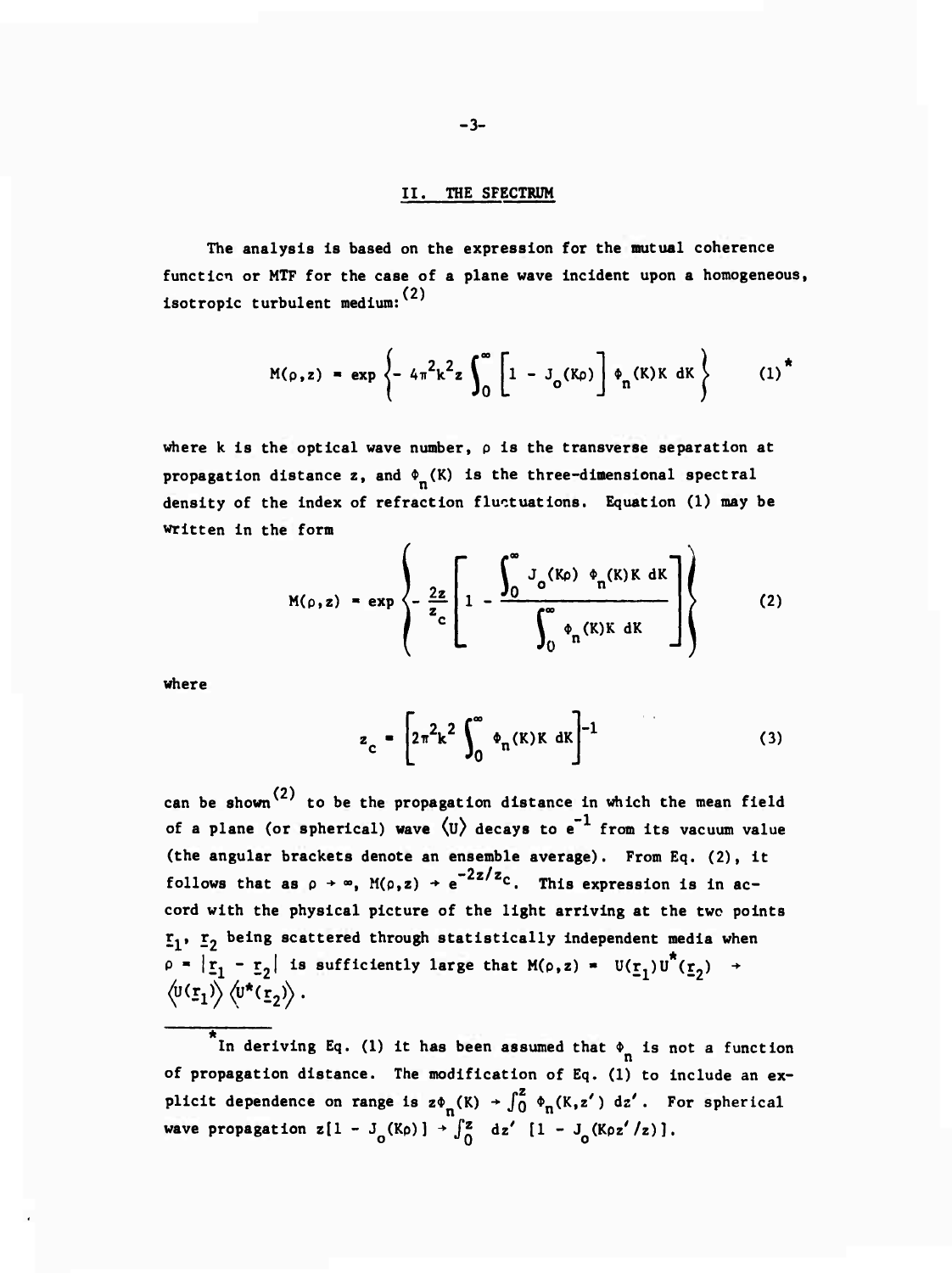The Kolmogorov spectral density<sup>(2)</sup> is most commonly used to represent atmospheric index of refraction fluctuations:

$$
\Phi_{n}(K) = 0.033c_{n}^{2}K^{-11/3}
$$
 (4)

It is valid within the inertial subrange  $\chi_0^{-1} \ll K \ll \chi_0^{-1}$ , where  $\ell_0 =$  $2\pi\ell$  and  $L^o_0$  =  $2\pi\ell^o_0$  are the inner and outer scales of turbulence, respectively, and  $C_n$  is the index structure constant.

In order to compute the MTF from Eq. (1), It Is necessary to make certain reasonable assumptions regarding the spectrum outside of the inertial subrange. Tatarski<sup>(2)</sup> and others,  $(1, 3)$  using the spectrum of Eq. (A) for all K, have computed an MTF given by

$$
M_o(\rho, z) = \exp\left(-\frac{2.91}{2} k^2 C_n^2 z \rho^{5/3}\right) \qquad t_o \ll \rho \ll L_o \tag{5}
$$

which is used for all z, the apparent justification being that the integral in Eq. (1) converges. However, the sensitivity of the MTF to the extrapolation of Eq. (4) for K <  $k_0$ <sup>+</sup> is considerable. This can be seen by carrying out the integration in Eq. (1) for  $t_0^{-1} < K < \infty$ , which gives

$$
M'(\rho, z) = \exp\left\{-\frac{2.91}{2} k^2 C_n^2 z \rho^{5/3} \left[1 - 0.67(\rho/k_0)^{1/3} + 0(\rho/k_0)^2\right]\right\}
$$
  
for  $k_0 \ll \rho \ll L_0$  (6)

**From Eqs. (5) and (6)**

$$
\left|\frac{M' - M_o}{M'}\right| = \exp\left(0.97k^2C_n^2z\rho^2z_0^{-1/3}\right) - 1\tag{7}
$$

Evaluating Eq. (7) at that value of p M is equal to e <sup>-</sup> yields where

$$
\left|\frac{M'-M_o}{M'}\right|_{M_o=e^{-1}} = \exp\left[0.61(k^2c_n^2z)^{-1/5}z_o^{-1/3}\right] - 1
$$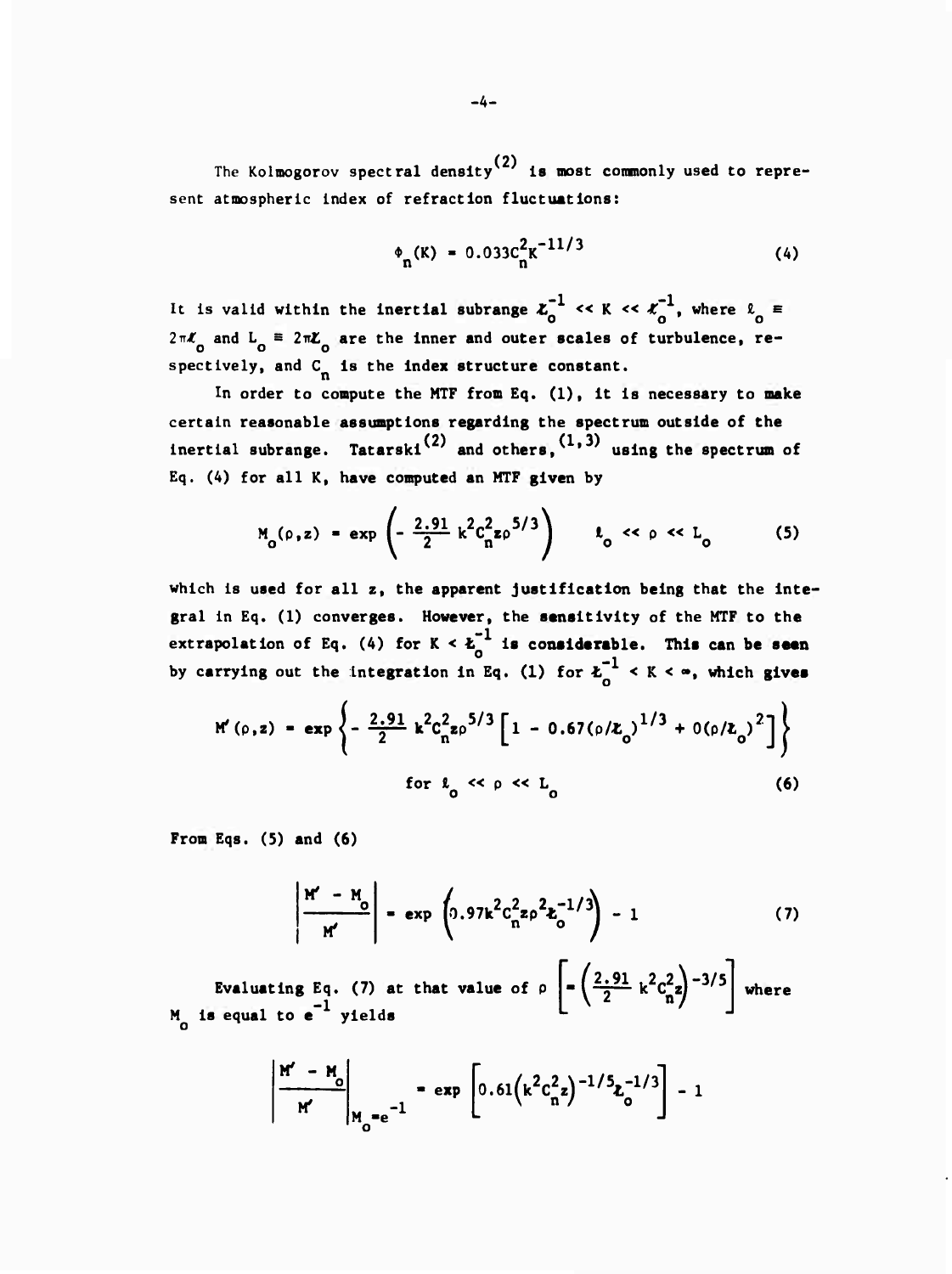For example, with  $\lambda = 10.6$  µ,  $C_{-}^{2} = 3 \times 10^{-15}$  cm<sup>-2/3</sup>, L<sub>o</sub> = 100 cm (in **this** case  $z_n \approx 1$  km), we obtain a percentage error in the MTF of 38 percent for  $z = 1$  km and 23 percent for  $z = 10$  km.

**This example reveals the sensitivity of the MTF, in the inertial subrange, to the physically unreasonable extrapolation of Eq. (4) for**  $K < t_{\alpha}^{-1}$ . Although the integral in Eq. (1) converges, an extrapolation **would lead to divergent integrals for both the energy per unit volume of the fluctuations and the distance over which the mean field decays (i.e., z ). On physical grounds, the spectrum must begin leveling off for K corresponding to scales large compared with the separations over which the temperature fluctuations exhibit appreciable correlation,** with a finite upper bound as  $K + 0$ . Further, careful examination of **Eqs. (1) or (2) reveals the insensitivlty of the integrals to the spectral** density for any spectrum which remains bounded for  $K < \mathbf{t}_{0}^{-1}$ , and **hence, for the purpose of computing the MTF, we suggest the use of any bounded spectrum in this range. The spectrum falls off very rapidly** for  $K > \boldsymbol{k}_{\text{a}}^{-1}$  due to viscous damping, and it is customary<sup>(4)</sup> to use a **gaussian decay in this region.**

**An example of a spectrum which is convenient for computational purposes is the modified von Kanaan spectrum**

$$
\phi_n(\mathbf{K}) = \frac{0.033c_n^2 e^{-(\mathbf{K}\mathbf{K}_0)^2}}{(\mathbf{K}^2 + \epsilon_0^{-2})^{11/6}}
$$
(8)

**which implies a flat spectrum for**  $K < \sum_{n=0}^{\infty}$ **. For example, substituting Eq.** (6) **into Eq.** (3) **yields,** for  $\ell_0 \ll L_0$ ,

$$
z_{\rm c} \simeq \left( \gamma .39 \kappa^2 c_{\rm n}^2 \zeta / 3 \right)^{-1} \tag{9}
$$

**Figure 1 is a graph of the mean field decay length z plotted versus** *w* **welength**  $\lambda$ . for  $\lambda$  **e** 100 cm and typical values of  $C_n^2$ .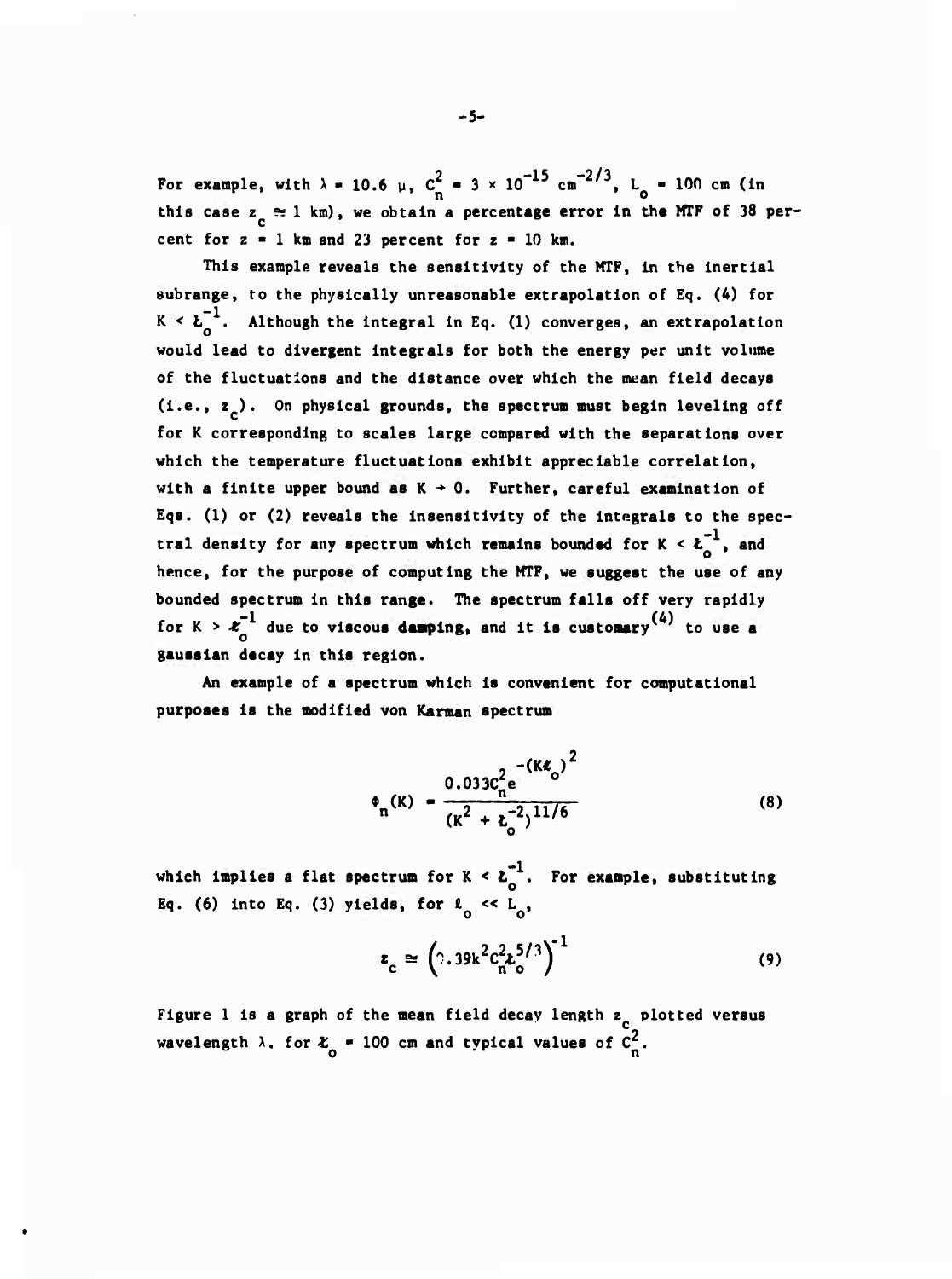

Fig. 1-Propagation distance  $z_c$  as a function of wavelength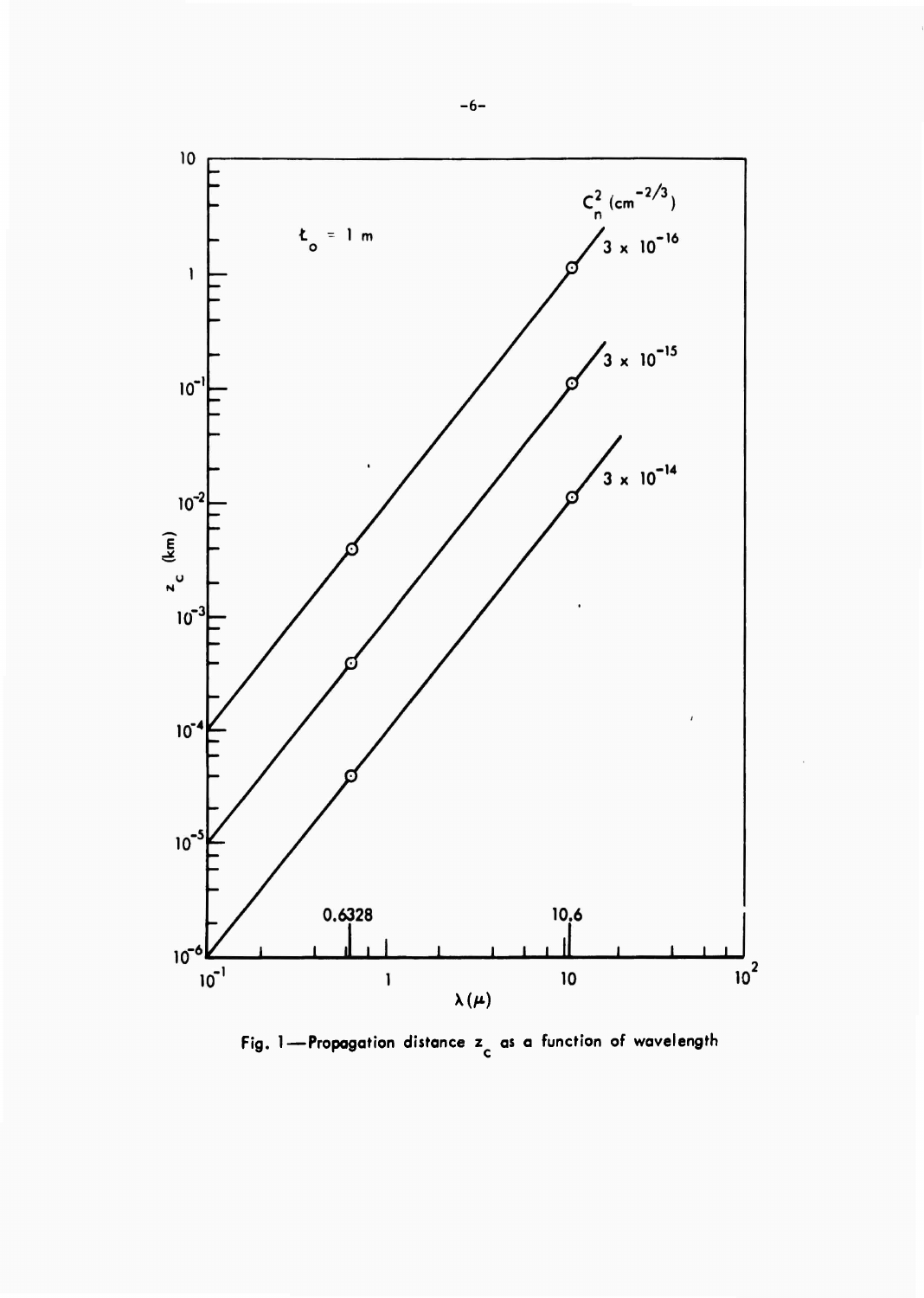#### **III. APPROXIMATE FORMULAS FOR THE MTF**

**While it is a simple numerical calculation to compute the MTF directly using the spectrum of Eq. (8) in Eq. (1), it is useful to have approximate formulas for estimating the coherence length at various ranges. Based on Eq. (8), we derive approximate expressions for the MTF valid over particular propagation paths.**

**First, considering the inertlal subrange, substituting Eq. (8)** into Eq. (1), **assuming**  $\rho \gg \ell_0$ , and expanding to lowest order in  $(\rho/\ell_0)$ , **we obtain (see the appendix)**

$$
M_{1}(\rho, z) = \exp \left\{-\frac{2.91}{2} k^{2} c_{n}^{2} z \rho^{5/3} \left[1 - 0.80(\rho/k_{0})^{1/3}\right]\right\}
$$
(10)

**Comparing Eq. (10) with Eq. (6) demonstrates the insensitivity of the MTF** to the form of the spectrum for  $K < \lambda_0^{-1}$  provided it ramains bounded for  $K + 0$ . At a given range, for all of the transverse saparations of **Interast** to lie in the **inertial** subrange it is necessary that  $M(t_0, z) \approx 1$ and  $M(L_0, z) \ll 1$ . This is essentially the condition

$$
z_c \ll z \ll z_i \tag{11}
$$

**where**  $z_c$  is given by Eq. (9), and  $z_1$ , obtained by replacing  $x_c$  by  $x_c$ **in the formula for z , is the distance at which the coherence length of the field is of the order of the inner scale.**

For **ranges** greater than  $z_4$ , all of the  $\rho$ 's of interest are small **compared with the inner scale. The Bessel function in Eq. (1) can then be expanded in powers of p/C to yield**

$$
M(\rho, z) \approx \exp\left(-1.72k^2C_n^2\ell_0^{-1/3}z\rho^2\right) \qquad z \gg z_1 \tag{12}
$$

**Finally,** for  $z \ll z_c$ , **recalling**  $M(\infty, z) = e^{-2z/z_c} = 1$ , the MTF is **essentially unity for all values of p, i.e..**

$$
M(\rho, z) = 1 \qquad z \ll z_c \tag{13}
$$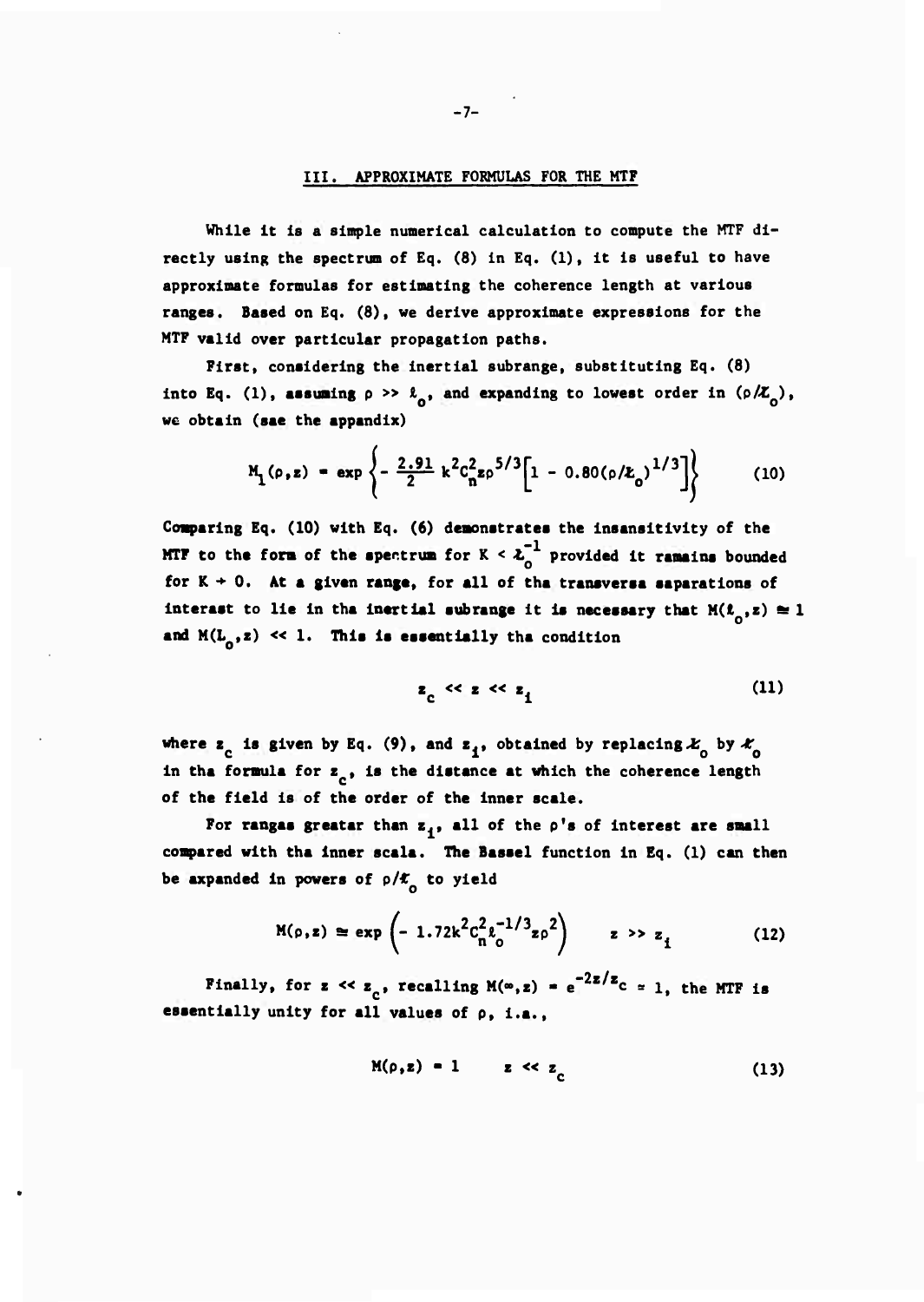**In Flg. <sup>2</sup> we compare the MTF computed from Eq. (5) (curve labeled <sup>M</sup> ) o with that obtained from Eq. (1) using the spectrum given by Eq. (8) (curve labeled M)** and Eq. (10) (curve labeled  $M_1$ ), taking  $\lambda = 10.6 \mu$ ,  $z/z_c = 10$ ,  $\ell_o = 1$  mm, and  $L_o = 2\pi$  m. In general, the present analysis **indicates a "more coherent" MTF**

**The approximate formulas for the plane wave MTF with the respective ranges of validity are summarized in the table.**

| Range               | MTF                                                                                                                                                              |
|---------------------|------------------------------------------------------------------------------------------------------------------------------------------------------------------|
| $z \ll z_c$         |                                                                                                                                                                  |
| $z_c \ll z \ll z_i$ | $\exp \left\{-\frac{2.91}{2} k^2 C_n^2 z \rho^{5/3} [1 - 0.80(\rho/E_0)^{1/3}] \right\}$ =<br>exp $\{-3.72(z/z_c)(\rho/z_o)^{5/3} [1 - 0.80(\rho/z_o)^{1/3}] \}$ |
| $z \gg z_1$         | $\exp \left\{-1.72 \kappa^2 C_n^2 t_0^{-1/3} z \rho^2\right\}$ =<br>$\exp \left\{ -2.4(z/z_1)(\rho/\ell_0)^2 \right\}$                                           |

**APPROXIMATE EXPRESSIONS FOR THE MODULATION TRANSFER FUNCTION**

**NOTE: The quantities z (the distance where the average field is -1 <sup>c</sup> down by e ) and z. (the distance where the coherence length of the field is of the order of the inner scale of turbulence) are given by**  $(0.39k^2c_n^2\frac{s}{n}^{5/3})^{-1}$  and  $(0.39k^2c_n^2\frac{s}{n}^{5/3})$  $( '3 )^{-1}$ , respectively.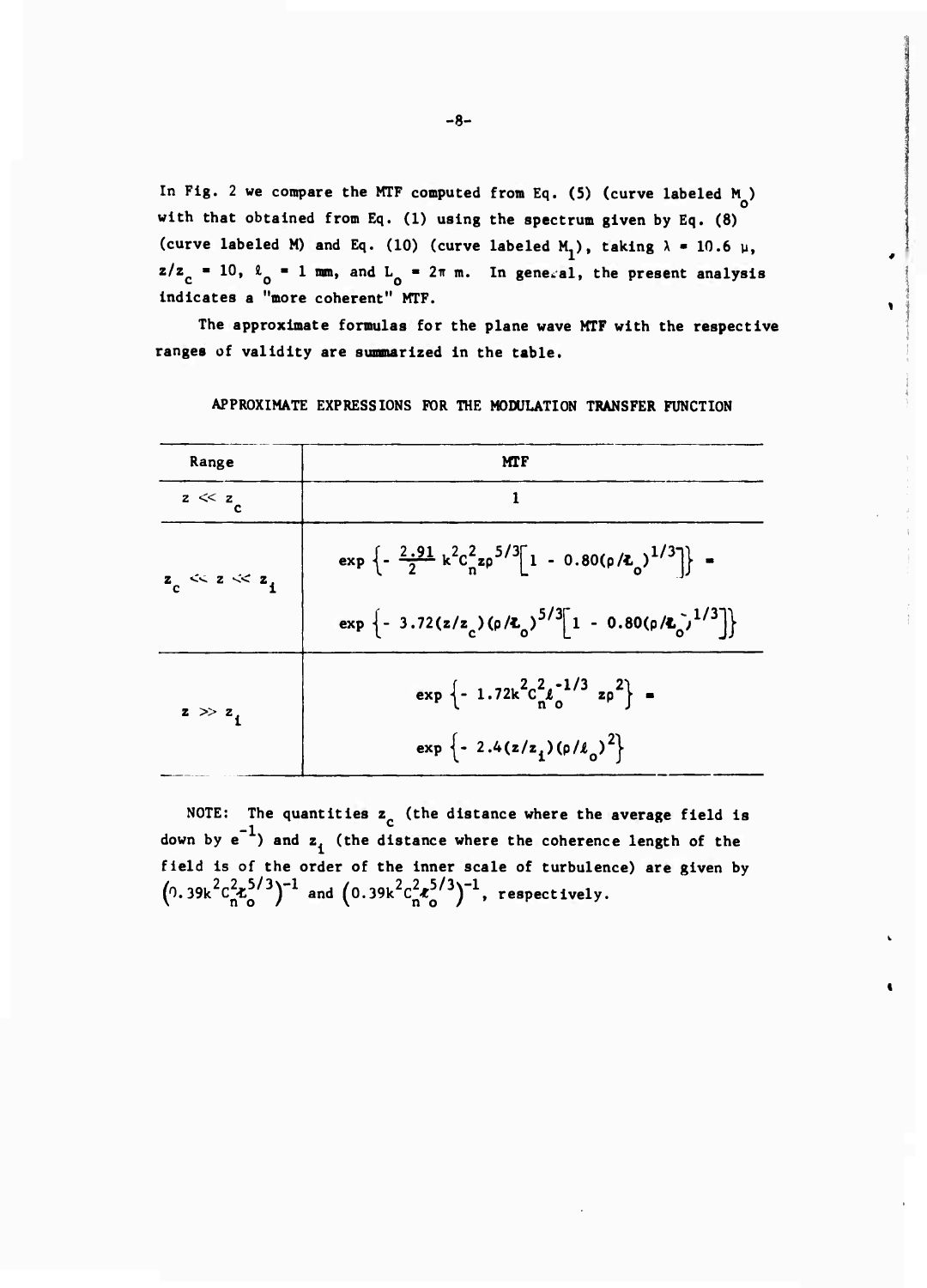



 $\ddot{\phantom{0}}$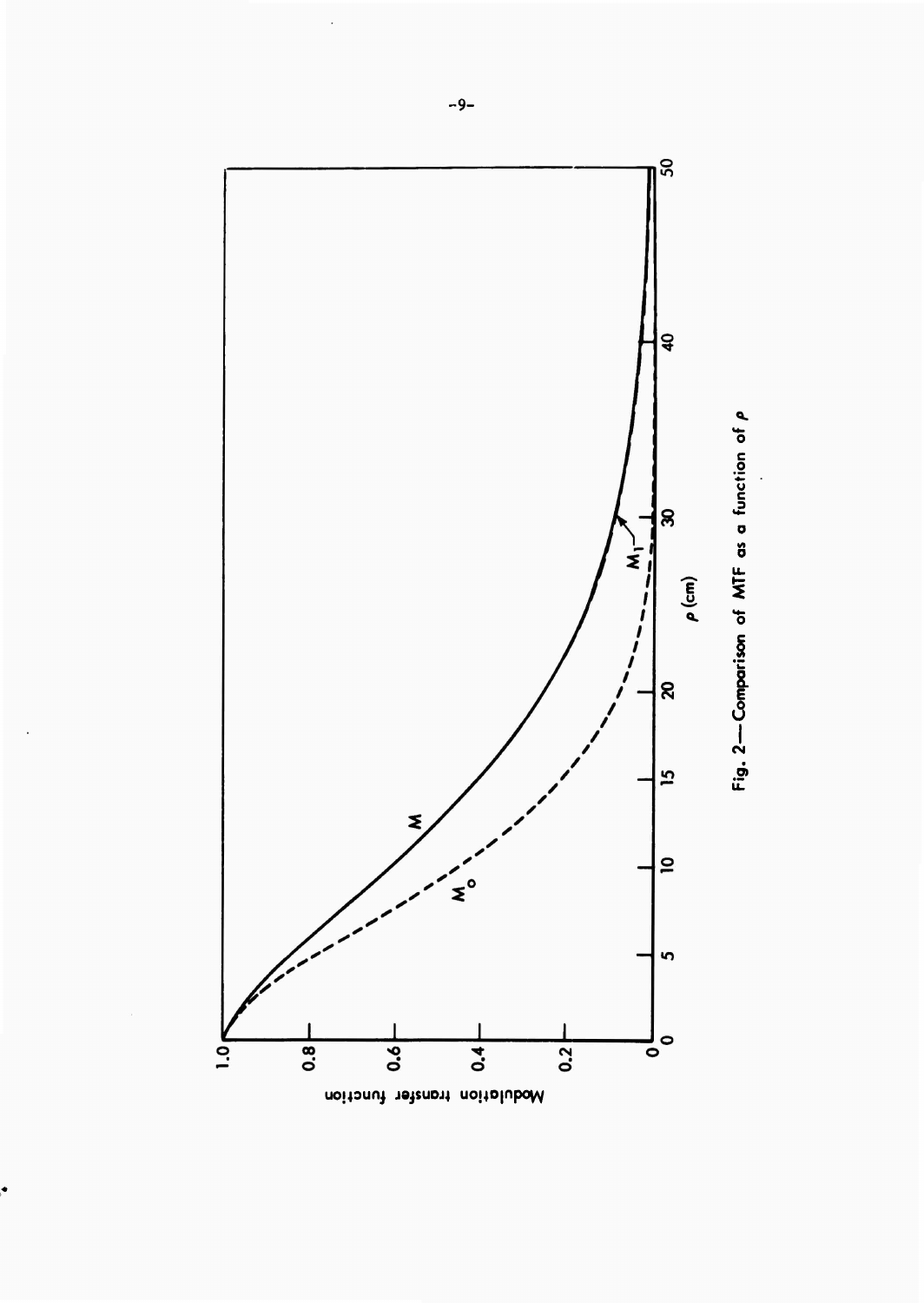#### IV. RESOLUTION AND BEAM SPREADING

There are two Important consequences of our "more coherent" MTF. The mean visibility is better than predicted by  $Fried$ <sup>(5)</sup> for given turbulence parameters along a uniform atmospheric path, and the average amount by which a finite beam spreads is smaller.

Defining  $\rho_0$  as the transverse separation at which the atmospheric MTF is reduced by  $e^{-1}$ , the minimum resolvable length at a distance z from an observer is well known to be  $\sim$  z/kp<sub>o</sub>. It can be shown that when  $\rho_{0}$  is small compared to the size of the transmitting aperture, the angular spread of a finite beam due to the atmosphere is  $\sim 1/k\rho_{n}$ . (6)

It follows from the results of the previous section that, for distances small compared with  $z_i$  ( =  $10^5 z$  for  $L_a / l_a$  =  $10^3$ ), the plane the or the previous<br>  $\frac{1}{2}$  **c**  $\frac{10^5 z_c}{10^{10}}$  for  $L_0/l_0$ wave MTF does not depend on the inner scale, and can be written as

$$
M(\rho, z) = \exp\left\{-\frac{2z}{z_c} \left[1 - \frac{5}{3} (\rho/\ell_o)^{5/3} \int_0^{\infty} \frac{J_o(u)u \ du}{[u^2 + (\rho/\ell_o)^2]^{11/6}}\right]\right\}
$$
  
=  $F(\rho/\ell_o, z/z_c)$   $z \ll z_i$  (14)

The modification of Eq. (14) for spherical **waves** is given by

$$
M_{s}(\rho, z) = \exp\left\{-\frac{2z}{z_{c}} \left[1 - \frac{5}{3} (\rho / L_{o})^{5/3} \int_{0}^{\infty} du \ u J_{o}(u) \int_{0}^{1} \frac{s^{5/3} ds}{[u^{2} + (s\rho / L_{o})^{2}]^{11/6}}\right]\right\}
$$
  

$$
= F_{s}(\rho / L_{o}, z / z_{c})
$$
 (15)

In Figs. 3a and 3b we plot  $\rho_o / k_o$  versus  $z/z_c$  for plane and spherical  $-1$ waves, which are obtained by inverting the equations  $F(\rho_0/k_0, z/z_c) = e^{-1}$ and  $F_s(\rho_o / \lambda_o, z/z_c) = e^{-}$ , respectively. On the same graph in each figure, we compare our results with that obtained using the MTF of Eq. (5) (dashed curve) and the corresponding expression for spherical waves (obtained by multiplying the exponent in Eq. (5) by 3/8). For the purposes of this computation, we have written Eq. (5) in the form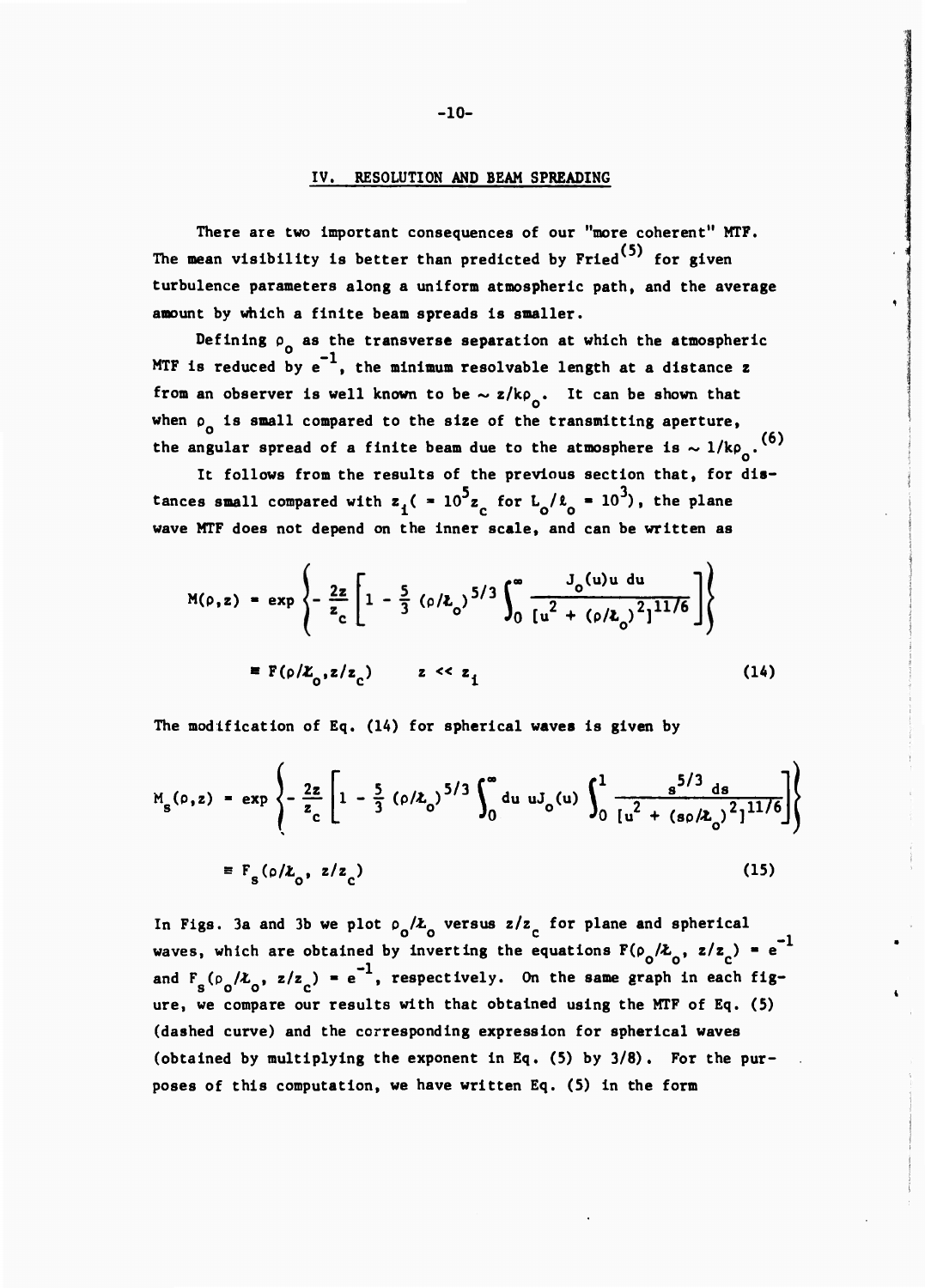

Fig. 3--Normalized coherence length,  $\rho_0/k_o$ , as a function of  $z/z_c$ 

\$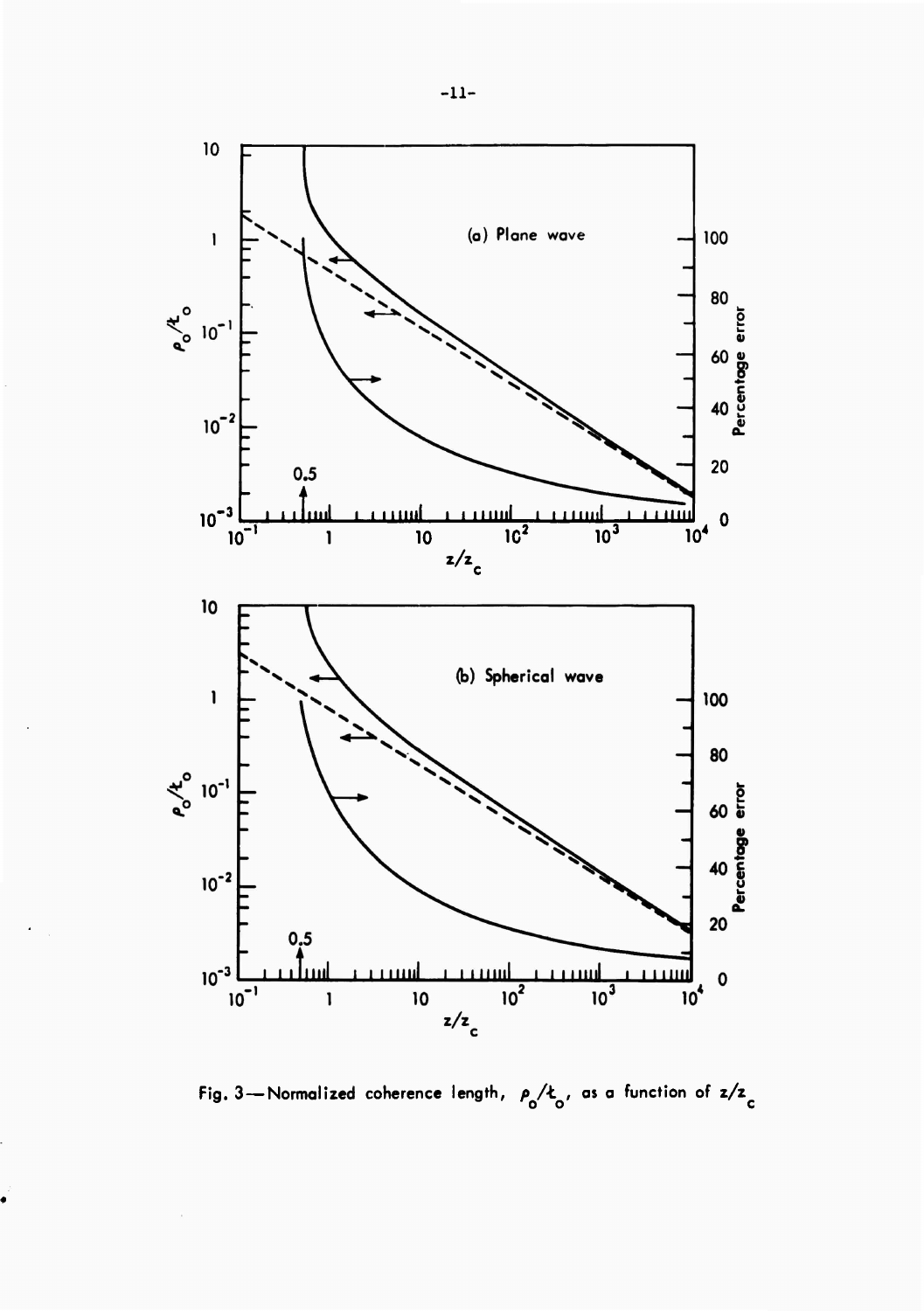$$
M_o(\rho, z) = \exp\left[-3.72\left(\frac{z}{z_c}\right)(\rho/\dot{z}_o)^{5/3}\right]
$$

**The percentage error in each case, defined as Up' - p )/p <sup>I</sup> x 100 . o o o where**  $\rho'$  satisfies  $M_0(\rho'_{0}, z) = e^{-1}$ , is indicated on the scale at the **right.**

**As one approaches the plane or spherical wave source, the present analysis indicates that the transverse coherence of the field Increases at a greater rate than previously predicted. The previous results are in error** by  $\sim$  10 percent at  $10^4$ z<sub>c</sub> and 100 percent at  $0.5$ z<sub>c</sub>, while for **distances**  $\times$  0.5z<sub>a</sub>, the "new" MTF is never down to  $e^{-1}$ . For  $z > z$ ,  $5 - 6 = 10^2$   $(10 - 10^3)$  the use of M coate gives a near engage **( 10 z for L /£ - 10 ), the use of M again gives a poor approximation to the "new" MTF, which in this region is given by Eq. (12).**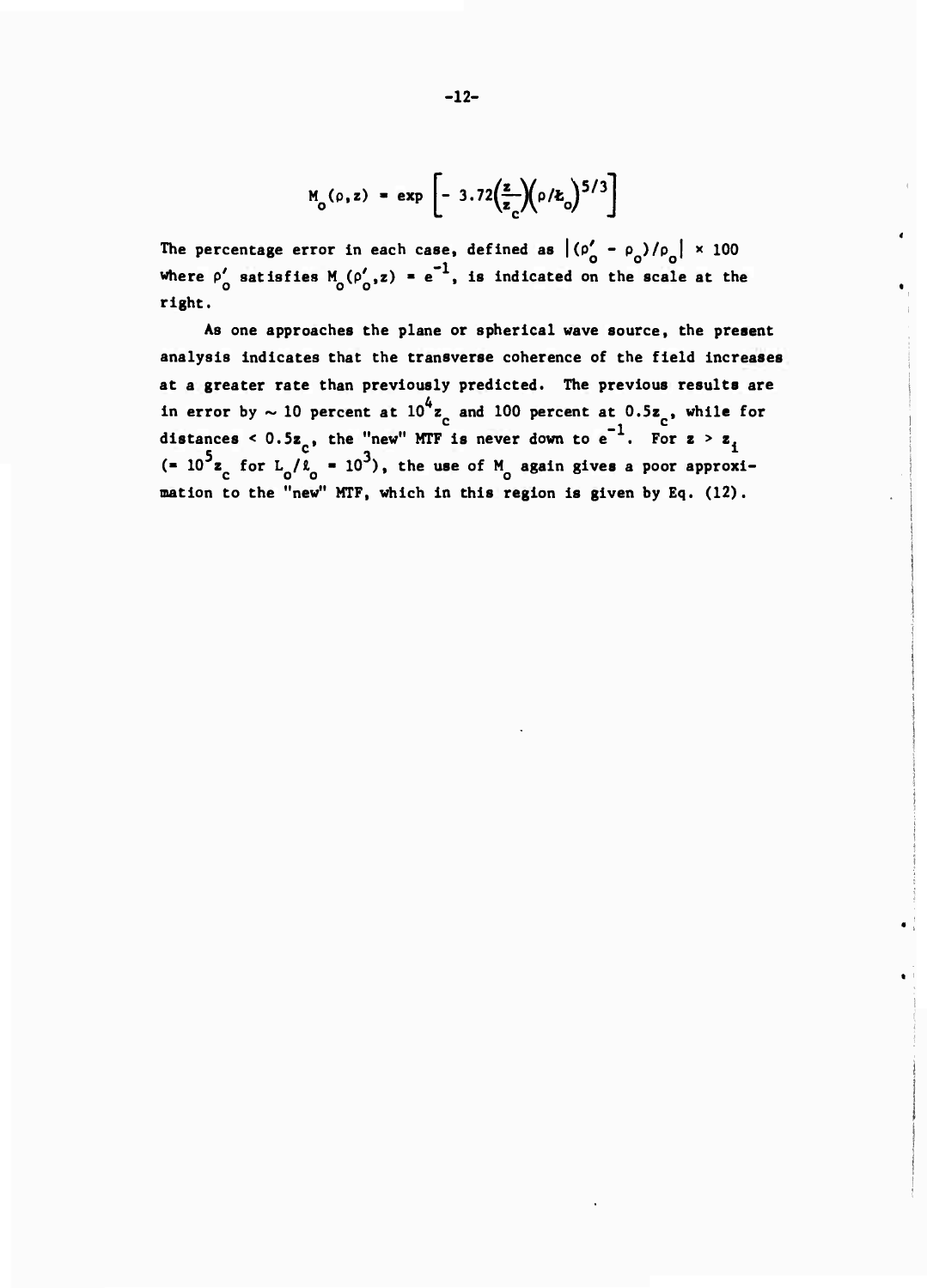#### **V. SIGNAL-TO-NOISE RATIO IN HETERODYNE DETECTION**

**As an additional illustration of the implications of our "more coherent" MTF, we use it to compute the signal-to-noise ratio in a coherent detection system and compare the results with those computed by Fried. The signal-to-noise ratio is given by**

$$
\frac{\langle S \rangle}{N} = 4(n/e) \langle A_S^2 \rangle D^2 \int_0^1 xK_o(x)M(Dx, z) dx
$$
 (16)

**where A\_ is the signal amplitude, n/e is the quantum efficiency measured in electrons per unit energy, D is the diameter of the collecting aperture, and**

$$
K_0(x) = \frac{1}{2} \left[ \cos^{-1}(x) - x(1 - x^2)^{1/2} \right]
$$
 (17)

**Then Eq. (16) can be written in the form**

$$
\frac{\langle S \rangle}{N} = 4(\eta/\epsilon) \langle A_s^2 \rangle Z_0^2 \Psi(\beta, z/z_c)
$$
 (18)

for  $0 \leq z \leq z_1$ , where  $\hat{\mathcal{P}} = D/Z_0$ , and

$$
\Psi(\mathbf{\hat{\beta}}, \mathbf{z}/\mathbf{z}_c) = \mathbf{\hat{\beta}}^2 \int_0^1 \mathbf{x} \mathbf{K}_o(\mathbf{x}) \mathbf{F}(\mathbf{\hat{\beta}} \mathbf{x}, \mathbf{z}/\mathbf{z}_c) d\mathbf{x}
$$
 (19)

**The function V contains the dependence of signal-to-noise ratio on the collector diameter in the presence of atmospheric distortion and is plotted as <sup>a</sup> function of** *£* **in Figs. 4a and 4b for various values of E/Z . The reduced signal-to-noise ratio V, as computed from Eq. (19) (solid curve), is compared with the results of Fried, ' who used the MTF given by Eq. (5) (dashed curve). In general, the present analysis predicts a somewhat larger signal-to-noise ratio. The difference is more pronounced for distances small compared with z , where (s)/N as derived here increases indefinitely with aperture size. This result is in contrast with that of Fried, where an effective limiting diameter**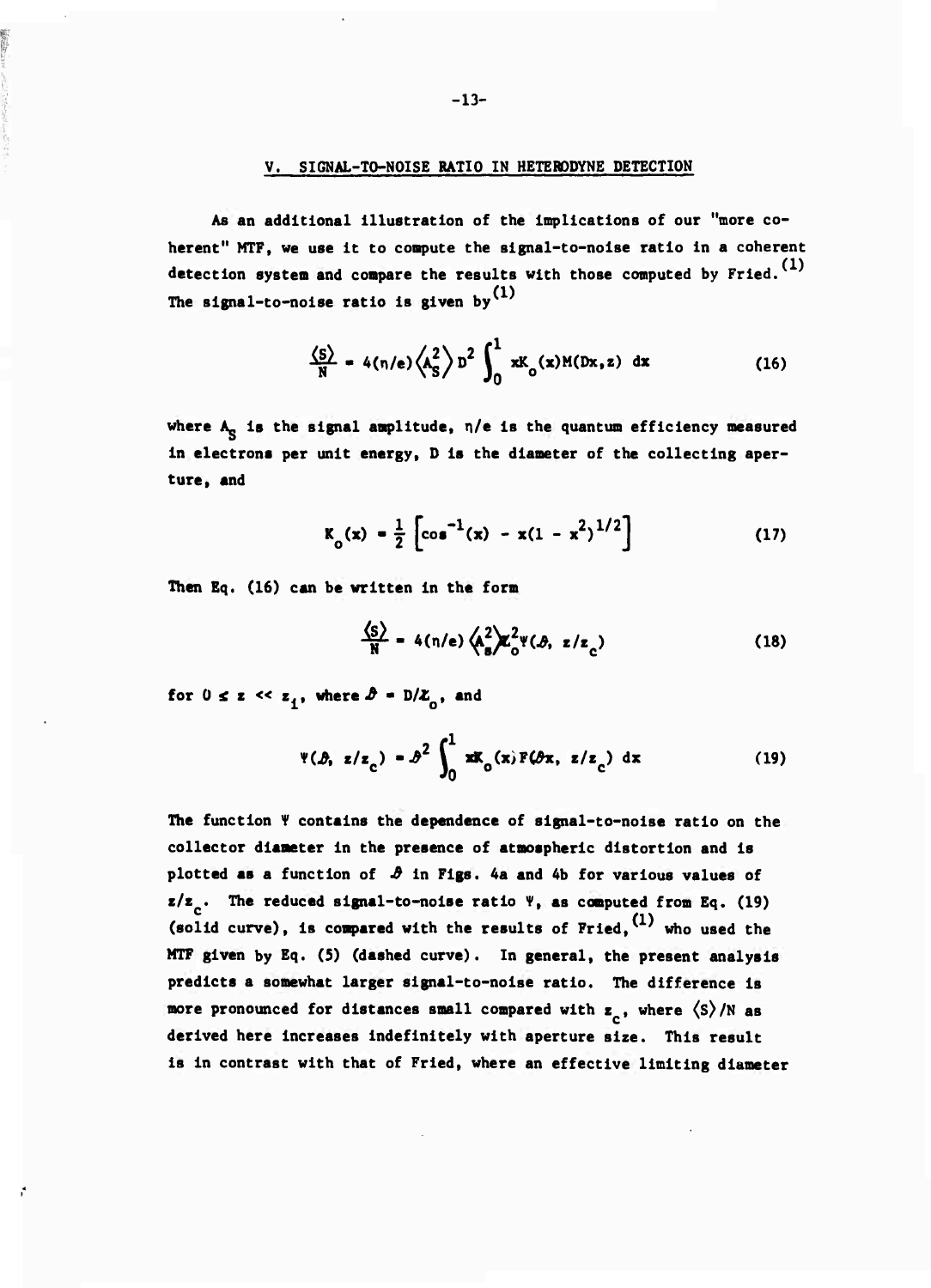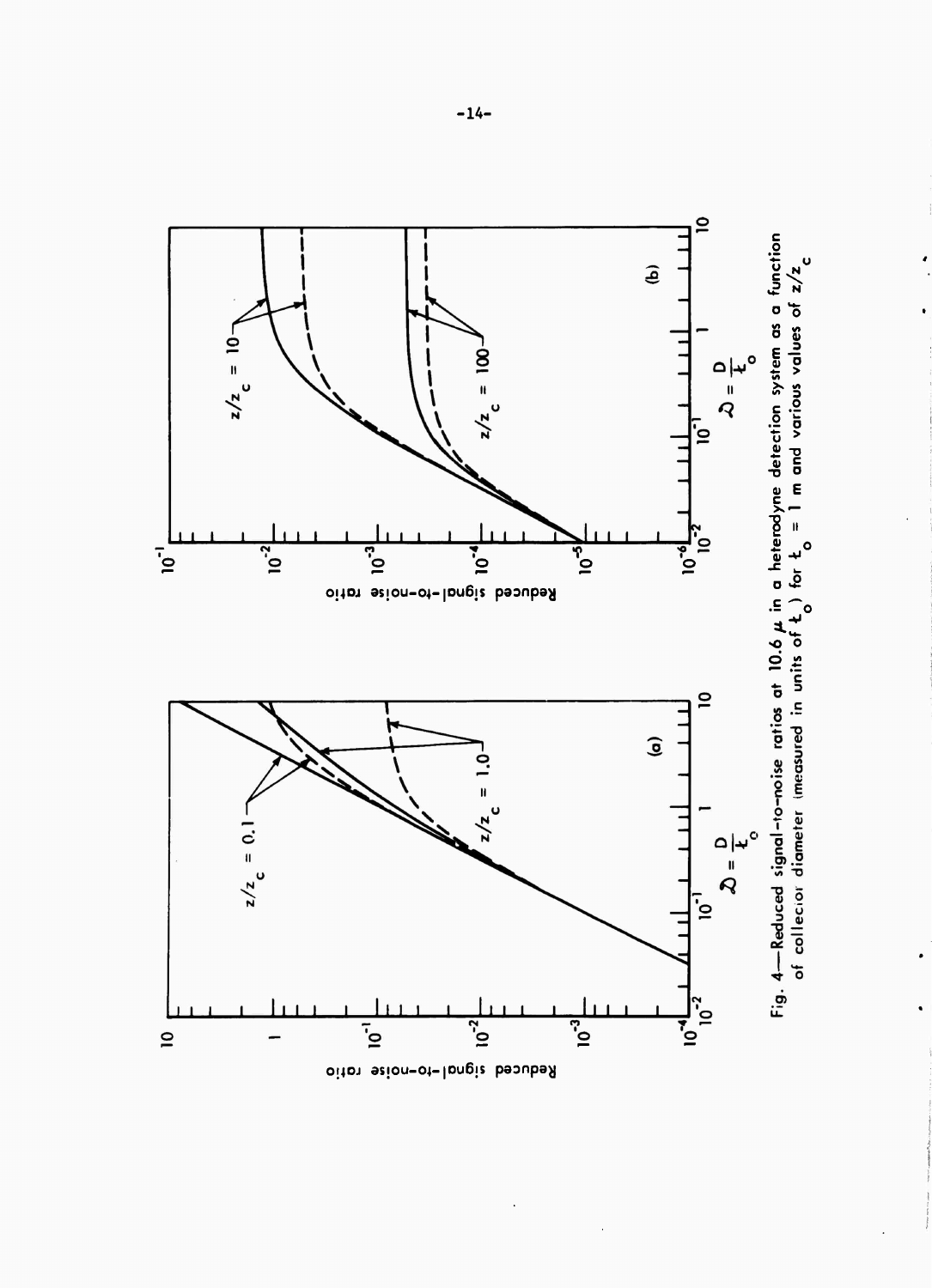1s derived beyond which Increasing the diameter results In very little improvement in  $\langle s \rangle$ /N for all ranges. For ranges very large compared with  $z_c$  (but still small compared with  $z_i$ ), the MTF of Eq. (1) approaches that of Eq. (5), and the difference between the two slgnal-to-nolse ratios tends to zero. This trend is illustrated in Fig. 5, where the **reduced signal-to-noise ratio is plotted as a function of**  $z/z_c$  **for**  $\theta = 1$ **. The solid** curve **is computed from** tha **MTF given by Eq. (14) while the dashed curve is computed from the MTF** of Eq. (5). The **percentage** error, **defined as the difference between \S)/N using Eq. (1) and Eq. (5),**



**Fig. 5—Reduced signal-to-noise ratio at 10.6 ^. in a heterodyne detection system as <sup>a</sup> function of z/z for the diameter of the collector equal to** *t*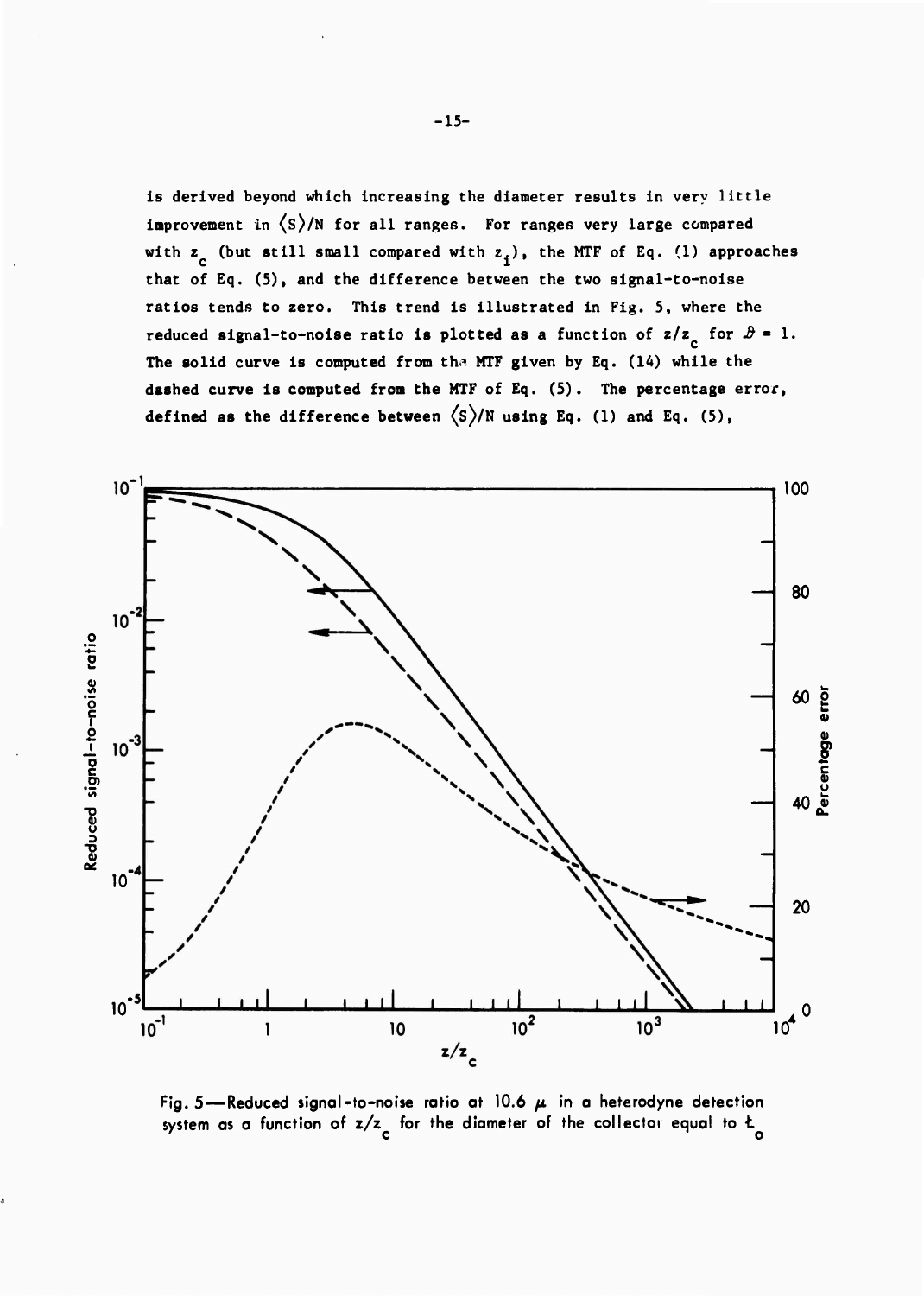**dlvlded by (s)/N using Eq. (1), multiplied by one hundred, is also plotted in Fig. 5 (referring to the right-hand ordinate). We see that a maximum** percentage error of 53 percent is obtained for  $z/z_c \approx 4$ . In **general, the range corresponding to maximum percentage error will of course vary with the ratio D/£ .**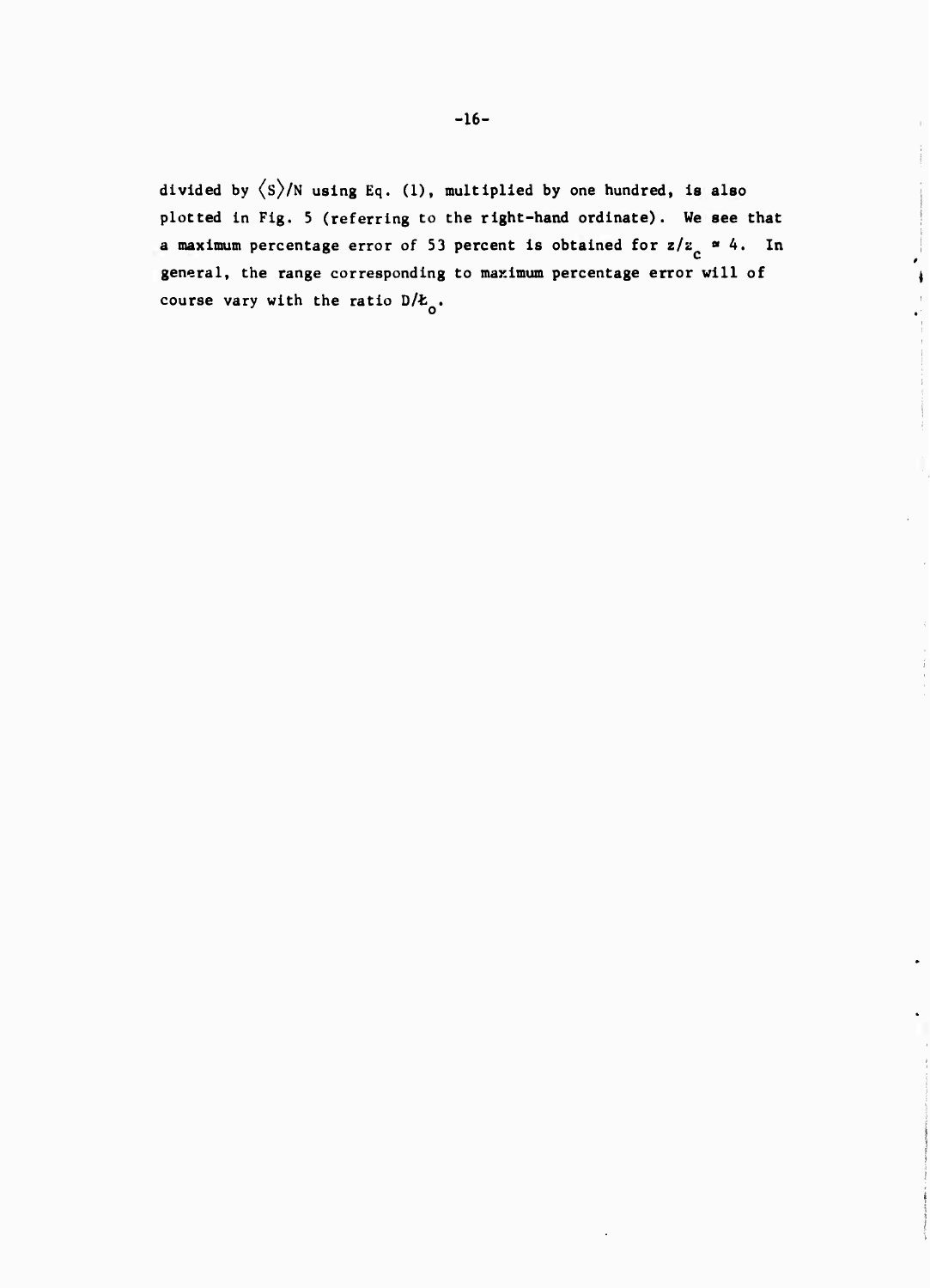#### Appendix

#### EVALUATION OF AN INTEGRAL

Consider the integrel

$$
I(\rho, z) = 4\pi^{2}k^{2}z\int_{0}^{\infty} \left[1 - J_{o}(K\rho)\right] \left\{\frac{0.033C_{n}^{2} \exp \left[-\left(KZ_{o}\right)^{2}\right]}{\left(k^{2} + Z_{o}^{-2}\right)^{11/6}}\right\}K \,dK \quad (A-1)
$$

obtained by substituting the spectrum given by Eq. (8) into Eq. (1). Substituting  $x = K\rho$  in Eq. (1) we obtein

$$
I(\rho, z) = 4\pi^2 k^2 a(0.033) C_n^2 \rho^{5/3} \int_0^\infty \frac{[1 - J_o(x)] \exp[-(x\ell_o/\rho)^2]}{(x^2 + \alpha^2)^{11/6}} x dx \quad (A-2)
$$

where

$$
\alpha^2 = \left(\frac{\rho}{\epsilon_0}\right)^2 \ll 1 \tag{A-3}
$$

For those values of p in the inertial subrange the exponential in Eq. (A-2) can be neglected, since the main contribution to the integral comes for  $x \le \rho/L_0 \ll \rho/t_0$ . Then suppressing the factor  $4\pi^2 k^2 z (0.033) c_n^2 \rho^{5/3}$ , we obtain

$$
I(\rho, z) = \int_0^{\infty} \frac{[1 - J_o(x)]x \, dx}{(x^2 + \alpha^2)^{11/6}}
$$

$$
= \frac{3}{5} \alpha^{-5/3} - \left[ \frac{K_{5/6}(\alpha)}{2^{5/6} \Gamma(11/6) \alpha^{5/6}} \right]
$$
(A-4)

where  $K_{ij}$  is the modified Bessel function of the second kind of order  $v_i$ , and  $\Gamma(x)$  is the gamma function. In obtaining the second term on the right-hend side of Eq. (A-4), we heve used Eq. (2), p. 434 of Ref. 7.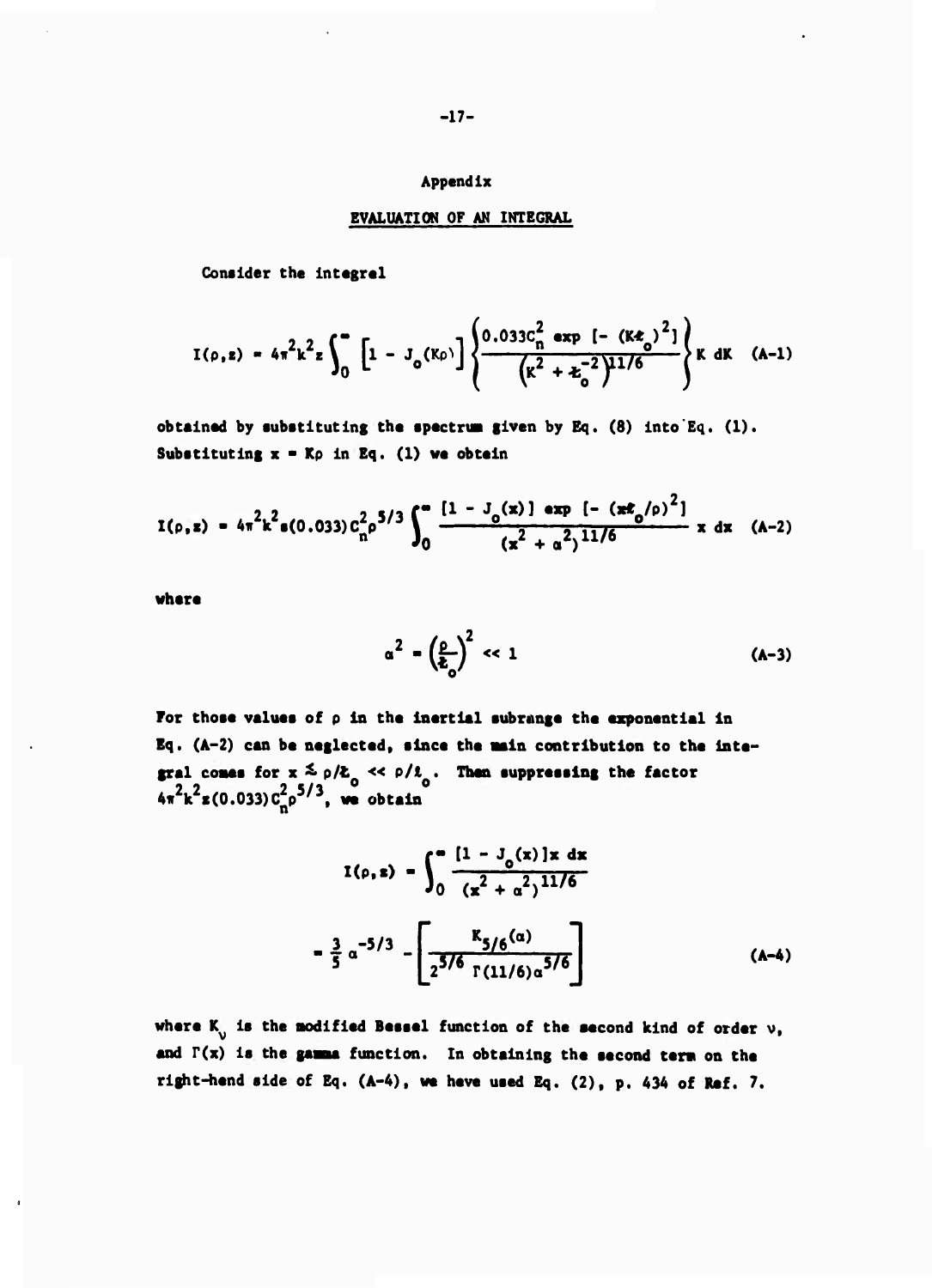The modified Bessel function of the <mark>se</mark>cond kind, K<sub>v</sub>, i<mark>s r</mark>elated to **the modified Bossel function of the first kind, I , through the relation**

$$
K_{v} = \frac{\pi}{2} \frac{(I_{-v} - I_{v})}{\sin \pi v}
$$
 (A-5)

 $\mathbf{L}$ 

**Using the power series expansion**

$$
I_{v}(\alpha) = \left(\frac{\alpha}{2}\right)^{v} \sum_{k=0}^{\infty} \frac{\left(\alpha^{2}/4\right)^{k}}{k!\Gamma(v+k+1)}
$$
 (A-6)

**in Eq. (A-5) and substituting in Eq. (A-4) with \» - 5/6 yields**

$$
K_{5/6}(\alpha) \approx \pi \left[ \frac{(\alpha/2)^{-5/6}}{\Gamma(1/6)} + \frac{(\alpha/2)^{7/6}}{\Gamma(7/6)} - \frac{(\alpha/2)^{5/6}}{\Gamma(11/6)} - \frac{(\alpha/2)^{17/6}}{\Gamma(17/6)} \right] \quad (A-7)
$$

Hence, from Eqs. (A-4) **and (A-7) we obtain**

$$
\int_0^\infty \frac{[1 - J_0(x)]}{(x^2 + \alpha^2)^{11/6}} x \, dx = 1.12 - 0.90 \alpha^{1/3} + 0.13 \alpha^4 + \cdots \qquad (A-8)
$$

Replacing the factor previously withheld **yields the expression given by Eq. (10).**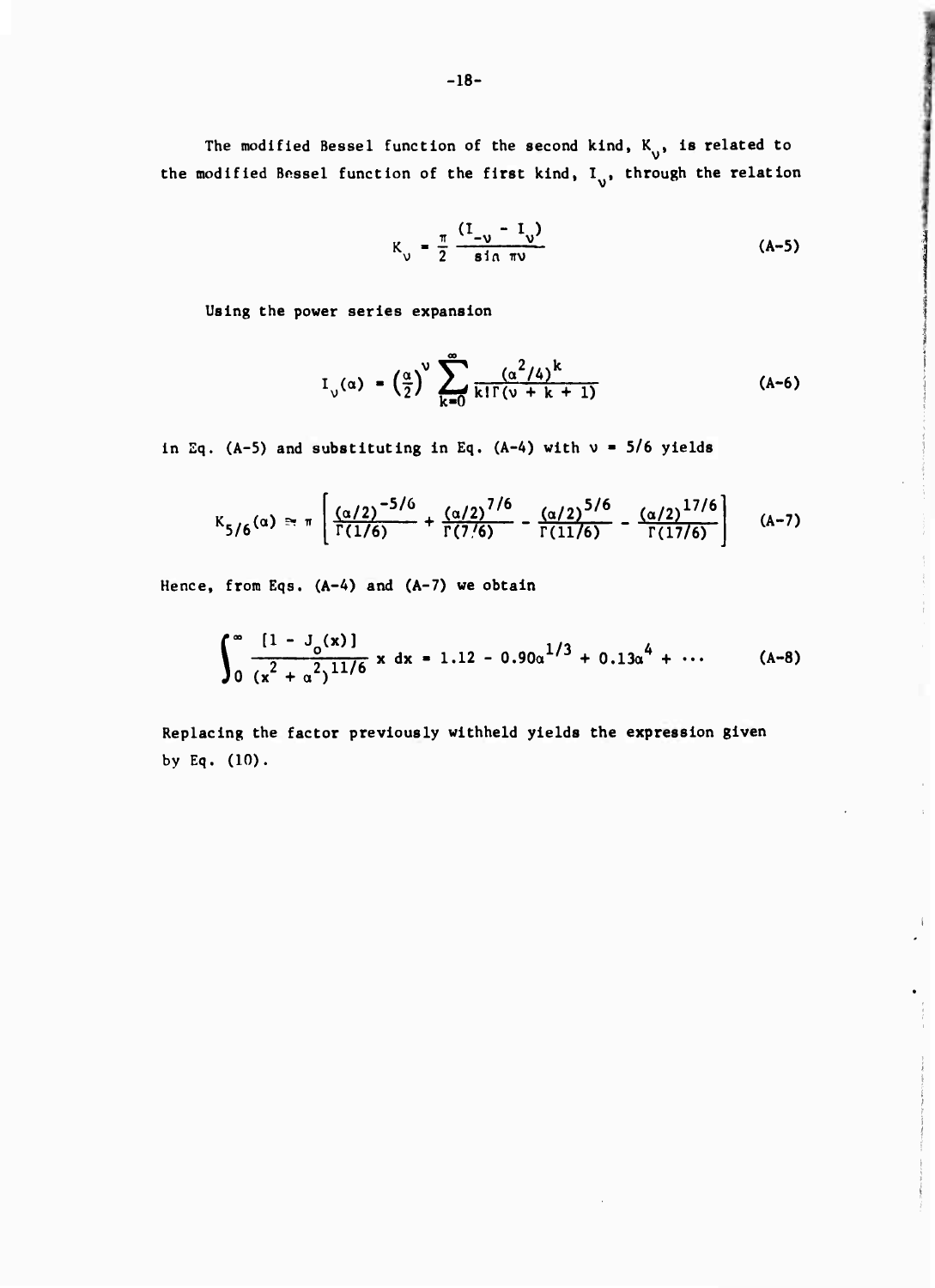#### **REFERENCES**

- 1. Fried, D. L., "Optical Heterodyne Detection of Atmospherically Distorted Signal Wave Front," *Proo. IEEE,* Vol. 55, No. 1, January 1967, pp. 57-67.
- **2. Tatarski, V. I.,** *Wave Propagation in a Turbulent Medium,* **McGraw-**Hill Book Company, Inc., New York, 1961.
- 3. Hufnagel, R. E., and N. R. Stanley, "Modulation Transfer Function Associated With Image Transmission through Turbulent Media," *J. Opt. Soo. Am.,* Vol. 54, No. 1, January 1964, pp. 52-61.
- 4. Strohbehn, J. W., "Llne-of-Sight Propagation through the Turbulent Atmosphere," *Proo. IEEE,* Vol. 56, No. 8, August 1968, pp. 1301-1318.
- 5. Fried, D. L., "Limiting Resolution Looking Down through the Atmosphere," *J. Opt. Soo. Am.,* Vol. 56, No. 10, October 1966, pp. 1380-1384.
- **6. Lutoairski, R. F.,** *Propagation of a Finite Optical Beam in an Inhomogeneous Medium,* **The Rand** Corporation, RM-6055-ARFA, March 1970.
- **7. Watson, G. N.,** *<sup>A</sup> Treatiee on the Theory of Beeeel Funotions,* **Cambridge University Press,** London, 1962.